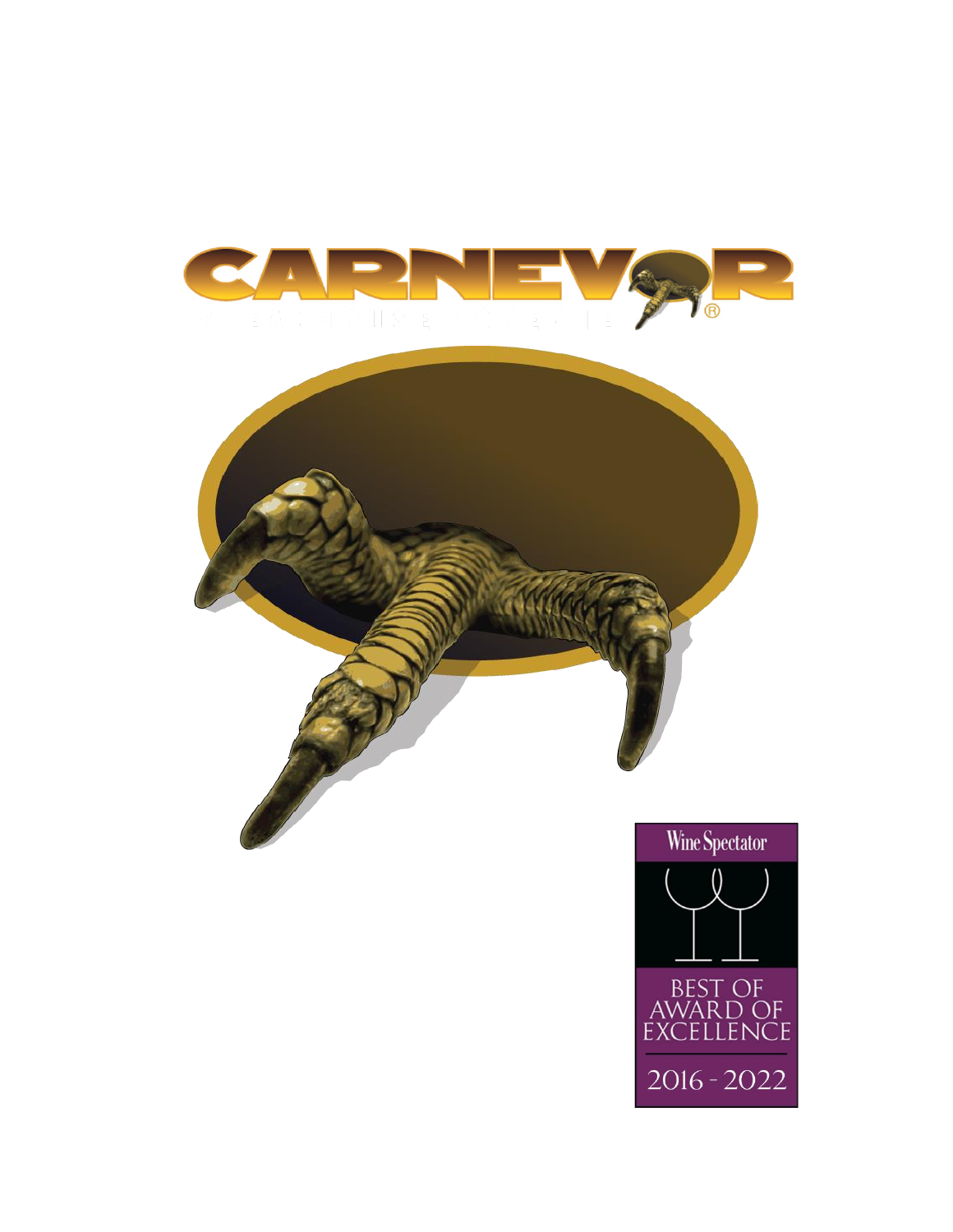# Table of Contents

| Wine by the Glass                                    | I                       |
|------------------------------------------------------|-------------------------|
| Coravin Wine by the Glass                            | 2                       |
| <b>Half Bottles</b>                                  | $\overline{\mathbf{3}}$ |
| Large Format Wine                                    | $\overline{\mathbf{3}}$ |
| California Cabernet                                  | 4                       |
| Washington Cabernet and Cabernet/Merlot based Blends | 6                       |
| California Meritage & Cabernet/Merlot based Blends   | 7                       |
| Merlot                                               | 9                       |
| Zinfandel & Zinfandel Based Blends                   | 9                       |
| California Pinot Noir                                | 10                      |
| Oregon Pinot Noir                                    | 12                      |
| Syrah & Syrah based Blends                           | 13                      |
| Petit Sirah & Petit Sirah based Blends               | 13                      |
| <b>Interesting American Red Wine</b>                 | 13                      |
| Australia & New Zealand Red Wine                     | 14                      |
| Argentina, Chile & South African Red Wine            | 14                      |
| Italian Red Wines                                    | 15                      |
| Spanish Red Wines                                    | 17                      |
| <b>French Red Wines</b>                              | 18                      |
| California Chardonnay                                | 20                      |
| Washington & Oregon Chardonnay                       | 20                      |
| New World Sauvignon Blanc                            | 21                      |
| <b>Interesting New World White Wines</b>             | 21                      |
| White Burgundy                                       | 22                      |
| <b>Regional French White Wine</b>                    | 22                      |
| Old World White Wine                                 | 23                      |
| Rosé                                                 | 23                      |
| Champagne                                            | 24                      |
| Sparkling Wine                                       | 25                      |
| <b>Dessert Wine</b>                                  | 26                      |

Wine and Spirits Director: Noel Doty~Advanced Sommelier CMS

General Manager: Mark Hemminger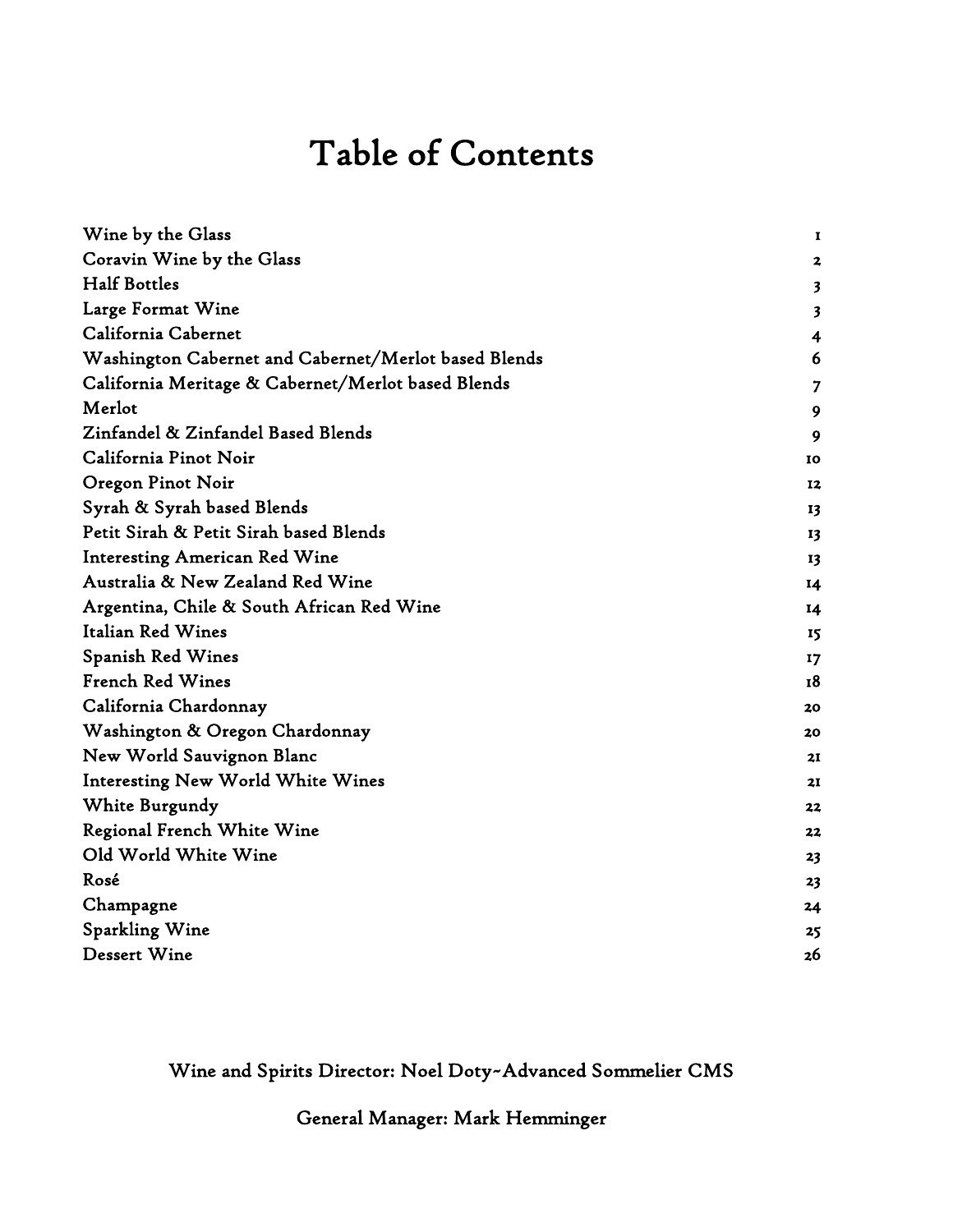## Wines by the Glass

#### Red Wine

| 15    |
|-------|
| 19    |
| 2I    |
| 20    |
| 19    |
| 16    |
| 13    |
| $I_4$ |
| 17    |
| II    |
|       |

#### White Wine

| Karl Erbes "Urziger Würzgarten", Riesling Kabinett, Mosel, DE, 2018<br>10 |                   |
|---------------------------------------------------------------------------|-------------------|
| San Pietro, Pinot Grigio, Alto Adige, IT, 2019<br><b>IO</b>               |                   |
| Honig, Sauvignon Blanc, Napa County, CA, 2019<br>14                       |                   |
| Three Brooms, Sauvignon Blanc, Marlborough, NZ, 2020                      | $12 \overline{ }$ |
| Fort Ross Winery "Sea Slopes", Chardonnay, Sonoma Coast, CA, 2019<br>16   |                   |
| Domaine Séquinot-Bordet, Chardonnay, Chablis, FR, 2018                    | 13                |
| Daou, Rosé of Grenache, Paso Robles, CA, 2020                             | 15                |

### Champagne & Sparkling Wine

| Bisol "Jeio", Prosecco, Italy, NV                       | 13 <sup>7</sup> |
|---------------------------------------------------------|-----------------|
| Folktale "The Diver" Brut Rosé, CA, NV                  | 13              |
| Domaine Chandon Brut, Napa Valley, CA, NV               | 17              |
| Veuve Clicquot "Yellow Label", Champagne, Reims, FR, NV | 24              |
| Saracco, Moscato d'Asti, Piedmont, IT, NV               | 12 <sup>7</sup> |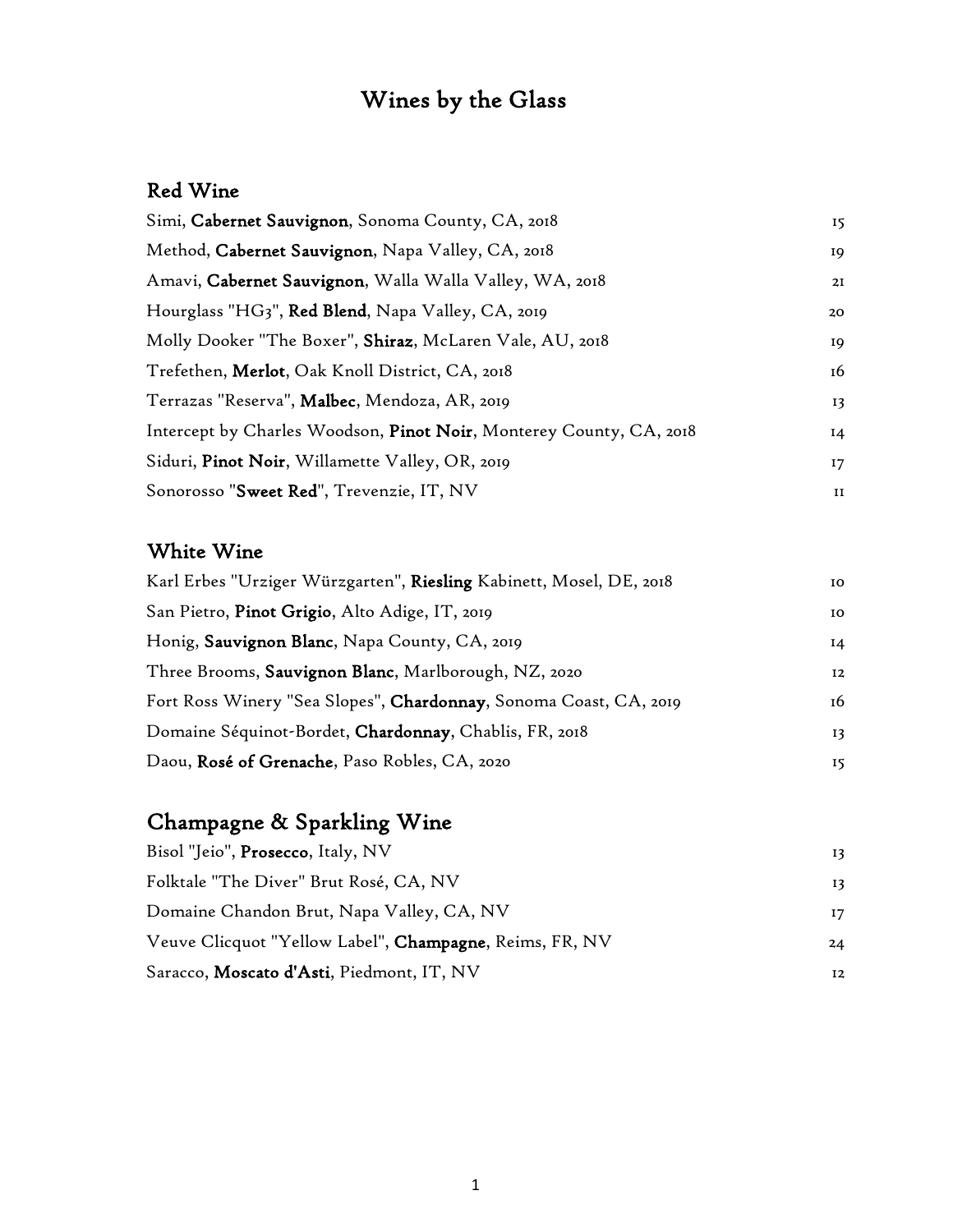### Coravin Wines by the Glass

The following glass pours are featured usining the Coravin Wine Access System. This system allows for pouring wine without removing the cork by using a medical grade needle and Argon gas to replace the wine removed for the glass.

|      | Chardonnay                                              |    |
|------|---------------------------------------------------------|----|
| 1601 | Far Niente, Napa Valley, 2020                           | 25 |
|      | Bottle Price \$105                                      |    |
|      | <b>Pinot Noir</b>                                       |    |
| 4207 | Gran Moraine, Yamhill-Carlton, 2018                     | 35 |
|      | Bottle Price \$135                                      |    |
|      | Red Blend                                               |    |
| 5746 | Adobe Road "Shift", Zinfandel Blend, North County, 2019 | 34 |
|      | Bottle Price \$132                                      |    |
| 5518 | Dominus "Napanook", Napa Valley, 2016                   | 50 |
|      | Bottle Price \$190                                      |    |
|      | Cabernet Sauvignon                                      |    |
| 5036 | Jax, Napa Valley, 2018                                  | 45 |
|      | Bottle Price \$155                                      |    |
| 5087 | Anakota, Knights Valley, 2019                           | 50 |
|      | Bottle Price \$175                                      |    |
| 5039 | La Jota, Howell Mountain, 2016                          | 90 |
|      | Bottle Price \$333                                      |    |
|      | Bordeaux                                                |    |
| 3049 | Château Lassegue, St. Emilion Grand Cru, 2017           | 30 |

Bottle Price \$115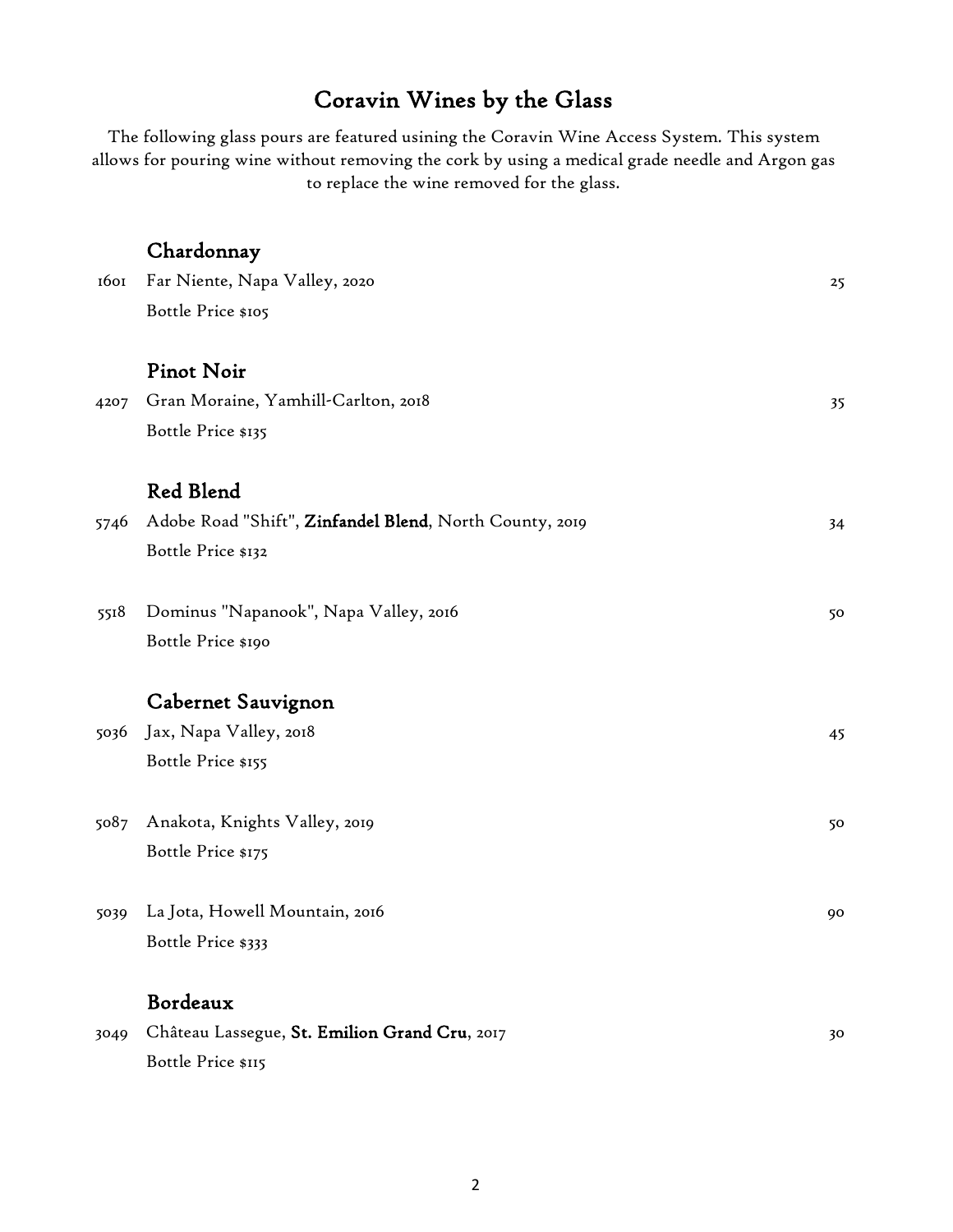#### Half Bottles - 375ml Ruinart Blanc de Blancs, Reims, FR, MV 75 Moet & Chandon "Imperial" Brut, Epernay, NV 45 4041 Continuum "Sage Mountain Vineyard", Napa Valley, CA, 2016 100pts 215 Darioush, Cabernet Sauvignon, Napa Valley, CA, 2013 105 Honig Cabernet Sauvignon, Napa Valley, CA, 2016 50 St. Inoocent "Freedom Hill Vineyard", Willamette Valley, OR, 2018 45 4040 Ruffino "Modus", Tuscany, IT, 2017

#### Large Format Bottles

| 5106 | Austin Hope, Cabernet Sauvignon, Paso Robles, CA, 2017 1.5L           |               | 150  |
|------|-----------------------------------------------------------------------|---------------|------|
| 5097 | Ridge Estate, Cabernet Sauvignon, Santa Cruz Mountains, CA, 2019 1.5L |               | 315  |
| 5105 | Robert Mondavi, Cabernet Sauvignon, Oakville, CA, 2016 3.0L           |               | 750  |
| 5101 | Continuum "Sage Mountain Vineyard", Napa Valley, CA, 2012 1.5L        |               | 750  |
| 5102 | Continuum "Sage Mountain Vineyard", Napa Valley, CA, 2013 1.5L        | 99pts         | 975  |
| 5103 | Continuum "Sage Mountain Vineyard", Napa Valley, CA, 2014 1.5L        | 99pts         | 975  |
| 5104 | Continuum "Sage Mountain Vineyard", Napa Valley, CA, 2016 1.5L        | <b>100pts</b> | 975  |
| 5109 | Continuum "Sage Mountain Vineyard", Napa Valley, CA, 2018 1.5L        | <b>100pts</b> | 1200 |
| 5108 | Dominus, Napa Valley, CA, 2019 1.5L                                   |               | 1350 |
| 5100 | Girard "Artistry" Napa Valley, CA, 2012 1.5L                          |               | 205  |
| 5098 | Rodney Strong "Symmetry" Alexander Valley, CA, 2013 1.5L              |               | 225  |
| 5107 | Stolpman "Hilltops Estate" Syrah 2011, Santa Ynez Valley, CA 1.5L     |               | 185  |
| 5099 | Château Maurac, Haut-Médoc, Bordeaux, FR, 2010 1.5L                   |               | 135  |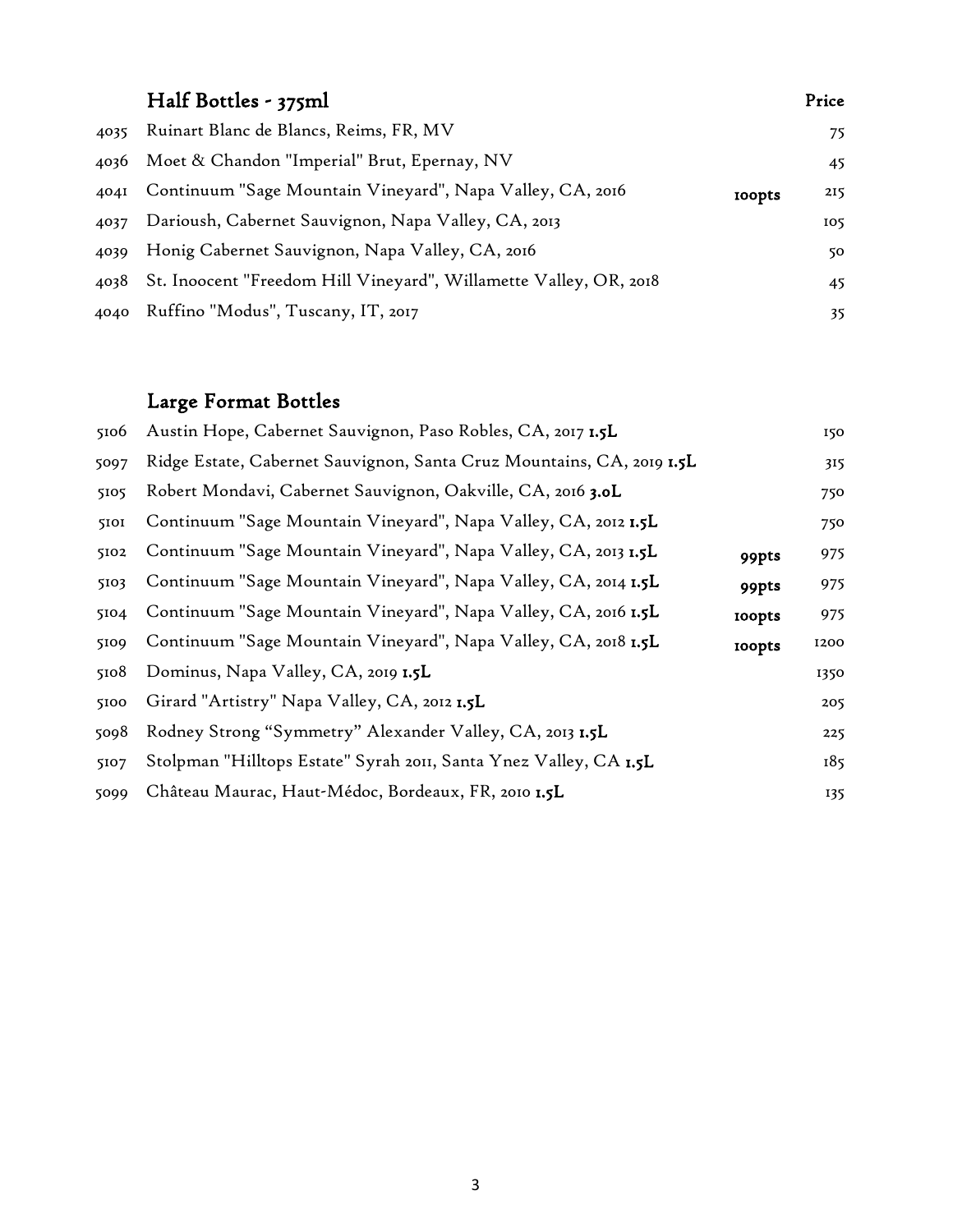### California Cabernet Sauvignon

| 5040 | Adobe Road "Beckstoffer George III Vineyard" 2016      |       | 375 |
|------|--------------------------------------------------------|-------|-----|
| 5087 | Anakota, Knights Valley, 2019                          |       | 175 |
| 5086 | Anakota "Helena Dakota", Knights Valley, 2018          |       | 275 |
| 5088 | Anakota "Helena Montana", Knights Valley, 2017         |       | 280 |
| 5041 | Anderson's "Estate Reserve", Conn Valley, 2016         |       | 396 |
| 5063 | Au Sommet by Heidi Barrett, Atlas Peak, 2013           |       | 498 |
| 5490 | Au Sommet by Heidi Barrett, Atlas Peak, 2019           |       | 695 |
| 5106 | Austin Hope, Paso Robles, 2017 1.5L                    |       | 150 |
| 5031 | Austin Hope, Paso Robles, 2020                         |       | 88  |
| 5067 | Black Stallion "Transcendent", Napa Valley, 2016       |       | 304 |
| 5030 | Cakebread, Napa Valley, 2018                           |       | 171 |
| 5056 | Cardinale, Napa Valley, 2018                           | 98pts | 690 |
| 5058 | Castiel Estate, Howell Mountain, 2018                  |       | 360 |
| 5038 | Chappellet "Signature", Napa Valley, 2018              |       | 150 |
| 5025 | Chimney Rock, Stag's Leap District, 2018               |       | 231 |
| 5034 | Cliff Lede, Stag's Leap District, 2018                 |       | 137 |
| 5071 | Clos Du Val, Napa Valley, 2019                         |       | II3 |
| 5002 | Correlation, Napa Valley, 2014                         |       | 153 |
| 5010 | DAOU, Paso Robles, 2019                                |       | 60  |
| 5004 | Duckhorn, Napa Valley, 2019                            |       | 98  |
| 5061 | Ehlers Estate, Napa Valley, 2018                       |       | 165 |
| 5051 | Ehlers Estate "1886", St Helena, 2018                  |       | 290 |
| 5055 | Far Niente, Napa Valley, 2019                          |       | 246 |
| 5028 | Faust, Napa Valley, 2018                               |       | 103 |
| 5046 | Faust "The Pact", Coomsville, 2018                     |       | 258 |
| 5023 | Ferrari-Carano, Sonoma Valley, 2018                    |       | 82  |
| 5080 | Frank Family "Patriarch" Rutherford, 2013              |       | 395 |
| 5012 | Gallo "Signature", Napa Valley, 2016                   |       | 99  |
| 5069 | Gehricke, Knights Valley, 2018                         |       | 80  |
| 5066 | Goldschmidt "Game Ranch Vineyard", Oakville, 2009      |       | 295 |
| 5070 | Goldschmidt "Plus, Game Ranch Vineyard" Oakville, 2015 |       | 305 |
| 5013 | Goldschmidt "Yoemen Vineyard", Alexander Valley, 2014  |       | 127 |
| 5077 | Groth "Reserve", Oakville, 2015                        |       | 20I |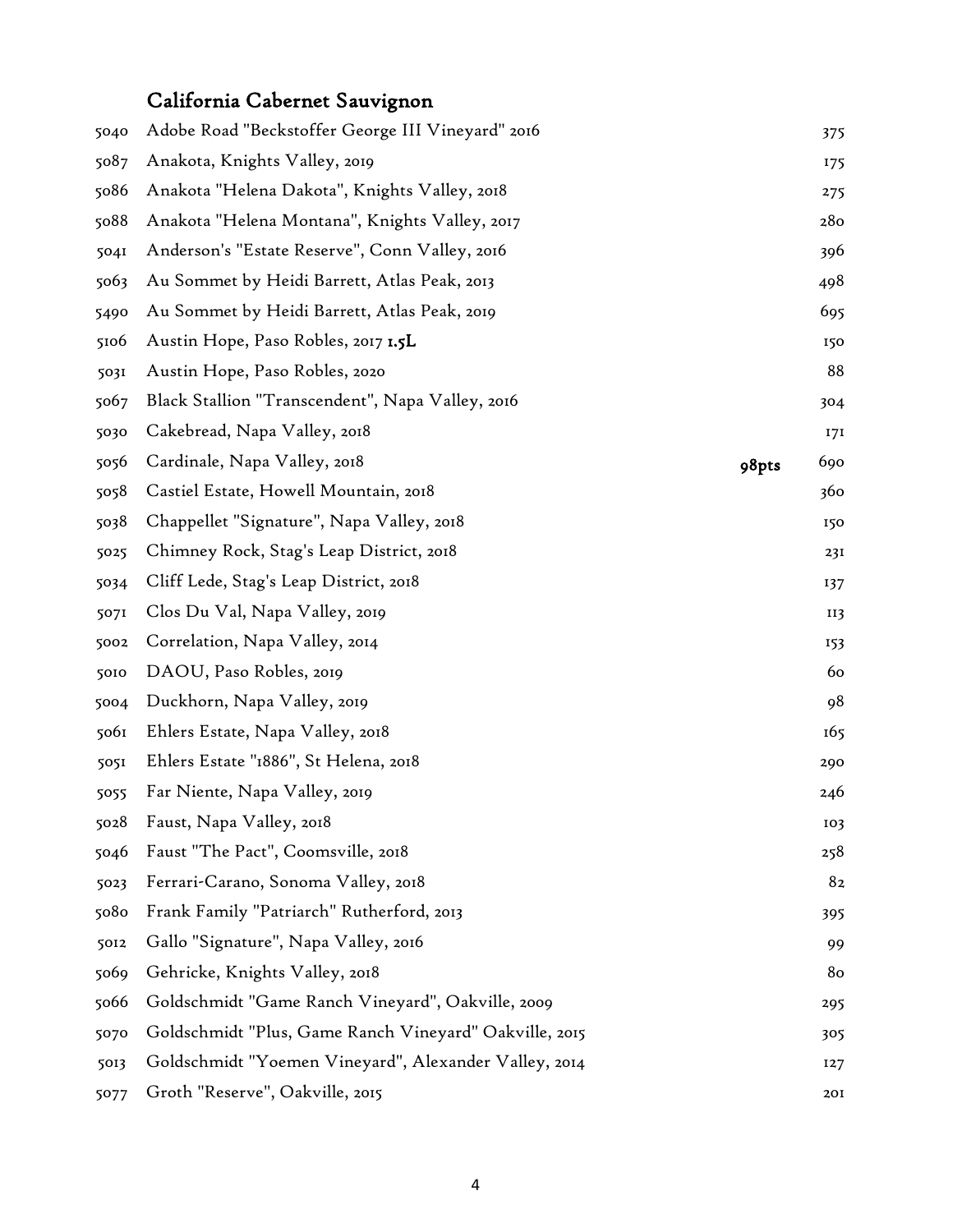## California Cabernet Sauvignon cont'd

| <b>502I</b>      | Hall, Napa Valley, 2018                                              |               | IIO             |
|------------------|----------------------------------------------------------------------|---------------|-----------------|
| 5049             | Hess "The Lion", Napa Valley, 2018                                   |               | 420             |
| 5033             | Honig, Napa Valley, 2018                                             |               | IO <sub>2</sub> |
| 0398             | Hundred Acre "Ark Vineyard", Napa Valley, 2017                       | 98pts         | 998             |
| 5493             | Hundred Acre "Ark Vineyard", Napa Valley, 2018                       | 99pts         | 998             |
| 0415             | Hundred Acre "Kayli Morgan Vineyard" Napa Valley, 2018               | <b>100pts</b> | 998             |
| 0194             | Hundred Acre "Wraith", Napa Valley, 2016                             | <b>100pts</b> | 998             |
| 5024             | Inglenook Estate, Rutherford, 2016                                   |               | 2I4             |
| 5045             | J. Daniel "Cuvée" by Lail, Napa Valley, 2018                         | <b>100pts</b> | 645             |
| 5073             | J. Daniel "Cuvée" by Lail, Napa Valley, 2019                         | <b>100pts</b> | 645             |
| 5026             | J. Davies, Diamond Mountain, 2018                                    |               | 200             |
| 5036             | Jax, Napa Valley, 2018                                               |               | 155             |
| 5029             | Jordan, Alexander Valley, 2017                                       |               | II4             |
| 5000             | Joseph Phelps, Napa Valley, 2019                                     |               | 162             |
| 5039             | La Jota, Howell Mountain, 2016                                       |               | 333             |
| <b>50II</b>      | Long Meadow Ranch, Napa Valley, 2016                                 |               | 108             |
| 5023             | Mt. Brave, Mount Veeder, 2017                                        |               | 176             |
| 5005             | Mt. Veeder, Napa Valley, 2018                                        |               | 85              |
| 5020             | My Favorite Neighbor, Paso Robles, 2019                              |               | 143             |
| 5042             | Nickel and Nickel "State Ranch Vineyard" Yountville, 2019            |               | 218             |
| 5043             | Odette Estate, Stag's Leap District, 2018                            | 98pts         | 351             |
| 5006             | O'Shaughnessy, Napa Valley, 2018                                     |               | 182             |
| 5495             | Patrimony, Adelaida District, 2018                                   | <b>100pts</b> | 595             |
| 5054             | Perchance "Beckstoffer George III Vineyard", Oakville, 2018          |               | 480             |
| 5003             | Post & Beam by Far Niente, Napa Valley, 2019                         |               | 107             |
| 5044             | Pride Mountain, Sonoma Napa/Napa Valley, 2019                        |               | 190             |
| 5072             | Prisoner Wine Co. "Unshackled", California, 2019                     |               | 66              |
| 5075             | Raymond "Generations", Napa Valley, 2018                             |               | 268             |
| 508 <sub>I</sub> | Ridge Estate "Monte Bello Vineyard", Santa Cruz Mountains, 2019      |               | 155             |
| 5097             | Ridge Estate "Monte Bello Vineyard", Santa Cruz Mountains, 2019 1.5L |               | 315             |
| 5007             | Robert Mondavi, Napa Valley, 2018                                    |               | 78              |
| 5105             | Robert Mondavi, Oakville, 2016 3.0L                                  |               | 750             |
| 5076             | Robert Mondavi "Reserve-To Kalon Vineyard", Oakville, 2017           |               | 278             |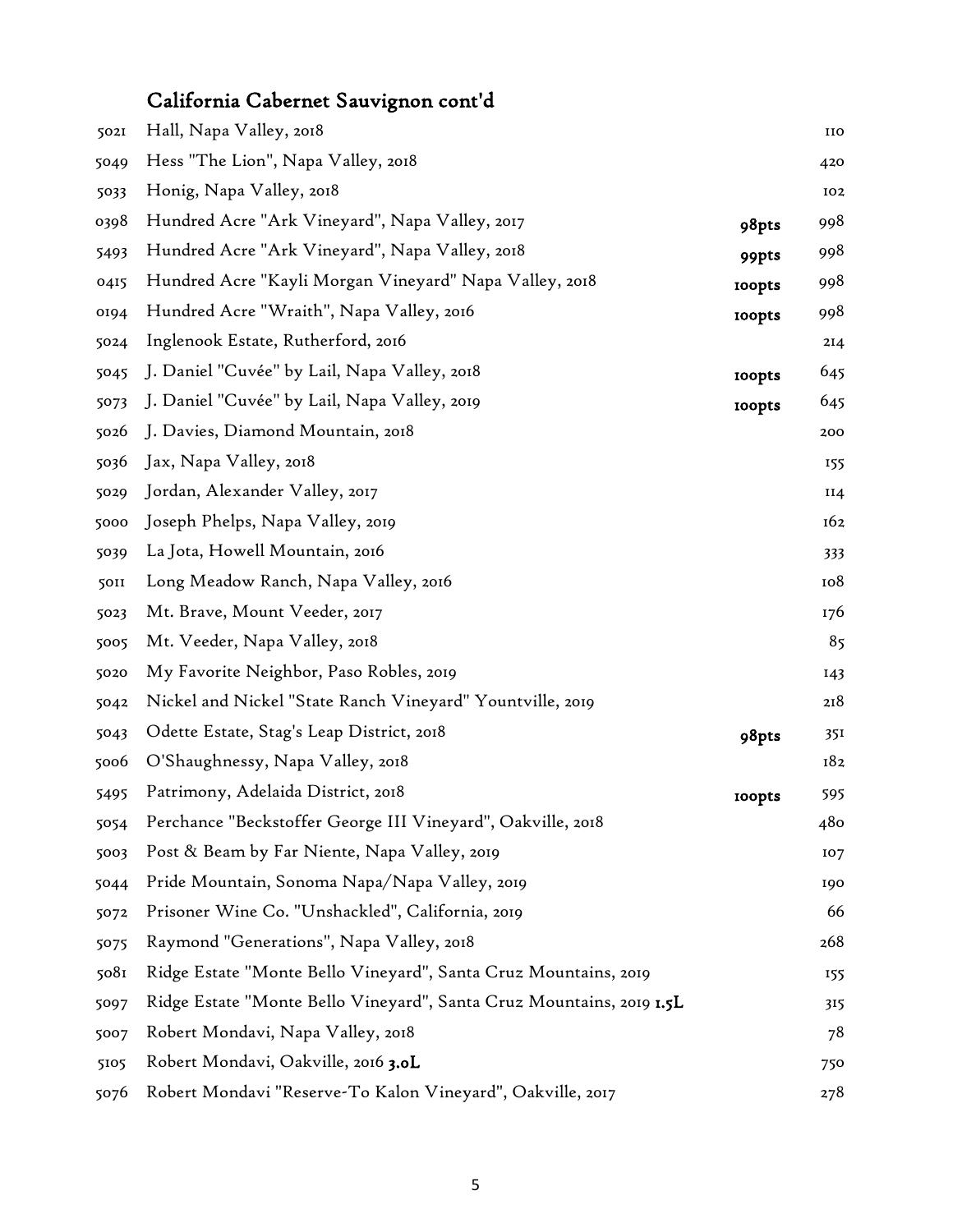### California Cabernet Sauvignon cont'd

| 5008        | Rodney Strong "Alexanders Crown" Alexander Valley, 2014        |       | 146        |
|-------------|----------------------------------------------------------------|-------|------------|
| 5048        | Salvestrin "3D- Dr. Crane Vineyard", St. Helena, 2014          |       | 288        |
| 5496        | Schrader "RBS-To Kalon Vineyard", Napa Valley, 2019            | 98pts | 900        |
| 5022        | Shafer "One Point Five", Napa Valley, 2019                     |       | 230        |
| 5082        | Shafer "Hillside Select", 2017                                 |       | 595        |
| 5035        | Silver Oak, Alexander Valley, 2018                             |       | 172        |
| 5054        | Silver Oak, Napa Valley, 2017                                  |       | 303        |
| <b>SOII</b> | Smoking Gun, Napa Valley, 2017                                 |       | 153        |
| 5009        | Snowden "The Ranch", Napa Valley, 2018                         |       | 125        |
| 5078        | Somerston "Celestial", Napa Valley, 2013                       |       | 265        |
| 5053        | Spottswoode "Lyndenhurst", Napa Valley, 2018                   |       | 185        |
| 5015        | Stackhouse, Napa Valley, 2018                                  |       | <b>106</b> |
| 5057        | Staglin "Salus", Napa Valley, 2018                             |       | 238        |
| 5017        | Stag's Leap Wine Cellars "Artemis", Napa Valley, 2017          |       | 160        |
| 3179        | Stag's Leap Wine Cellars "Cask 23", Stag's Leap District, 2016 | 99pts | 523        |
| 5079        | Tamber Bey, Oakville, 2016                                     |       | 216        |
| 5046        | Textbook, Napa Valley, 2019                                    |       | 85         |
| 5018        | Trefethen Estate, Oakville, 2018                               |       | 92         |
| 5047        | Vineyard 29 "Cru", Napa Valley, 2018                           |       | 180        |

#### Washington State Cabernet Sauvignon & Blends

| 5037 | Canvasback by Duckhorn, Red Mountain, 2017                 |               | 78  |
|------|------------------------------------------------------------|---------------|-----|
| 5050 | Col Solare, Red Mountain, 2017                             |               | 125 |
| 5027 | Dusted Valley "Messor", Columbia Valley, 2013              |               | 256 |
|      | 5064 K Vintners "King Coal" Cabernet/Syrah Blend, 2019     |               | 215 |
| 5019 | Longshadows "Feather by Randy Dunn", Columbia Valley, 2018 |               | 160 |
| 5074 | Pepperbridge, Walla Walla Valley, 2017                     |               | 130 |
|      | 5062 Quilceda Creek, Columbia Valley, 2017                 |               | 426 |
|      | 5065 Quilceda Creek, Columbia Valley, 2018                 | <b>IOOpts</b> | 426 |
| 5068 | Quilceda Creek, Columbia Valley, 2019                      | 99pts         | 445 |
| 50I4 | Wines by Substance, Columbia Valley, 2018                  |               | 62  |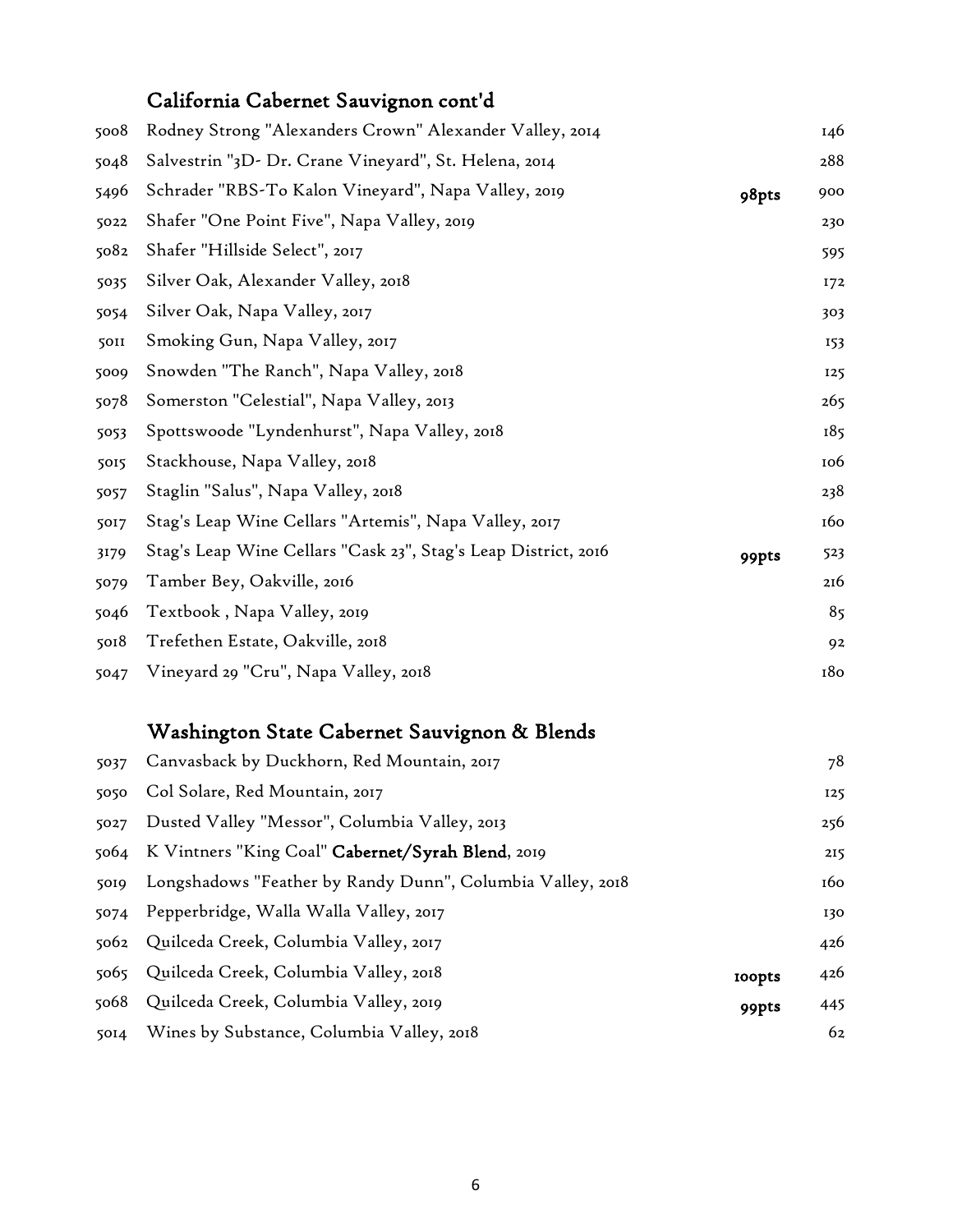## California Meritage & Cabernet/Merlot Blends

| 5502 | Adobe Road "Apex", Sonoma Valley, 2018                         |               | 165             |
|------|----------------------------------------------------------------|---------------|-----------------|
| 5515 | Amuse Bouche, Napa Valley, 2012                                |               | 478             |
| 5525 | Amuse Bouche, Napa Valley, 2013                                |               | 478             |
| 5599 | Amuse Bouche, Napa Valley, 2018                                | 98pts         | 545             |
| 5503 | Bevan Cellars "Otogeny", Napa Valley, 2018                     | 99pts         | 240             |
| 5553 | Continuum "Sage Mountain Vineyard", Napa Valley, 2016          | <b>100pts</b> | 423             |
| 5701 | Continuum "Sage Mountain Vineyard", Napa Valley, 2018          | <b>roopts</b> | 555             |
| 5101 | Continuum "Sage Mountain Vineyard", Napa Valley, CA, 2012 1.5L |               | 750             |
| 5102 | Continuum "Sage Mountain Vineyard", Napa Valley, CA, 2013 1.5L | 99pts         | 975             |
| 5103 | Continuum "Sage Mountain Vineyard", Napa Valley, CA, 2014 1.5L | 99pts         | 975             |
| 5104 | Continuum "Sage Mountain Vineyard", Napa Valley, CA, 2016 1.5L | <b>100pts</b> | 975             |
| 5109 | Continuum "Sage Mountain Vineyard", Napa Valley, CA, 2018 1.5L | <b>100pts</b> | 1200            |
| 5504 | Daou "The Pessimist", Paso Robles, 2019                        |               | 55              |
| 5532 | Dominus, Napa Valley, 2001                                     | 98pts         | 660             |
| 5540 | Dominus, Napa Valley, 2004                                     |               | 625             |
| 5542 | Dominus, Napa Valley, 2005                                     |               | 625             |
| 5543 | Dominus, Napa Valley, 2006                                     |               | 550             |
| 5536 | Dominus, Napa Valley, 2007                                     | 98pts         | 650             |
| 5530 | Dominus, Napa Valley, 2008                                     | 99pts         | 625             |
| 5539 | Dominus, Napa Valley, 2009                                     | 99pts         | 595             |
| 5535 | Dominus, Napa Valley, 2010                                     | <b>100pts</b> | 795             |
| 5534 | Dominus, Napa Valley, 2011                                     |               | 520             |
| 5529 | Dominus, Napa Valley, 2012                                     | 98pts         | 550             |
| 5598 | Dominus, Napa Valley, 2013                                     | <b>roopts</b> | 895             |
| 5537 | Dominus, Napa Valley, 2014                                     | 98ps          | 560             |
| 5538 | Dominus, Napa Valley, 2015                                     | <b>100pts</b> | 685             |
| 5533 | Dominus, Napa Valley, 2016                                     | <b>100pts</b> | 68 <sub>o</sub> |
| 5528 | Dominus, Napa Valley, 2018                                     | <b>100pts</b> | 685             |
| 5541 | Dominus, Napa Valley, 2019                                     | 98pts         | 595             |
| 5108 | Dominus, Napa Valley, 2019 1.5L                                | 98pts         | 1225            |
| 5518 | Dominus "Napanook", Napa Valley, 2016                          |               | 190             |
| 5513 | Dominus "Napanook", Napa Valley, 2019                          |               | 195             |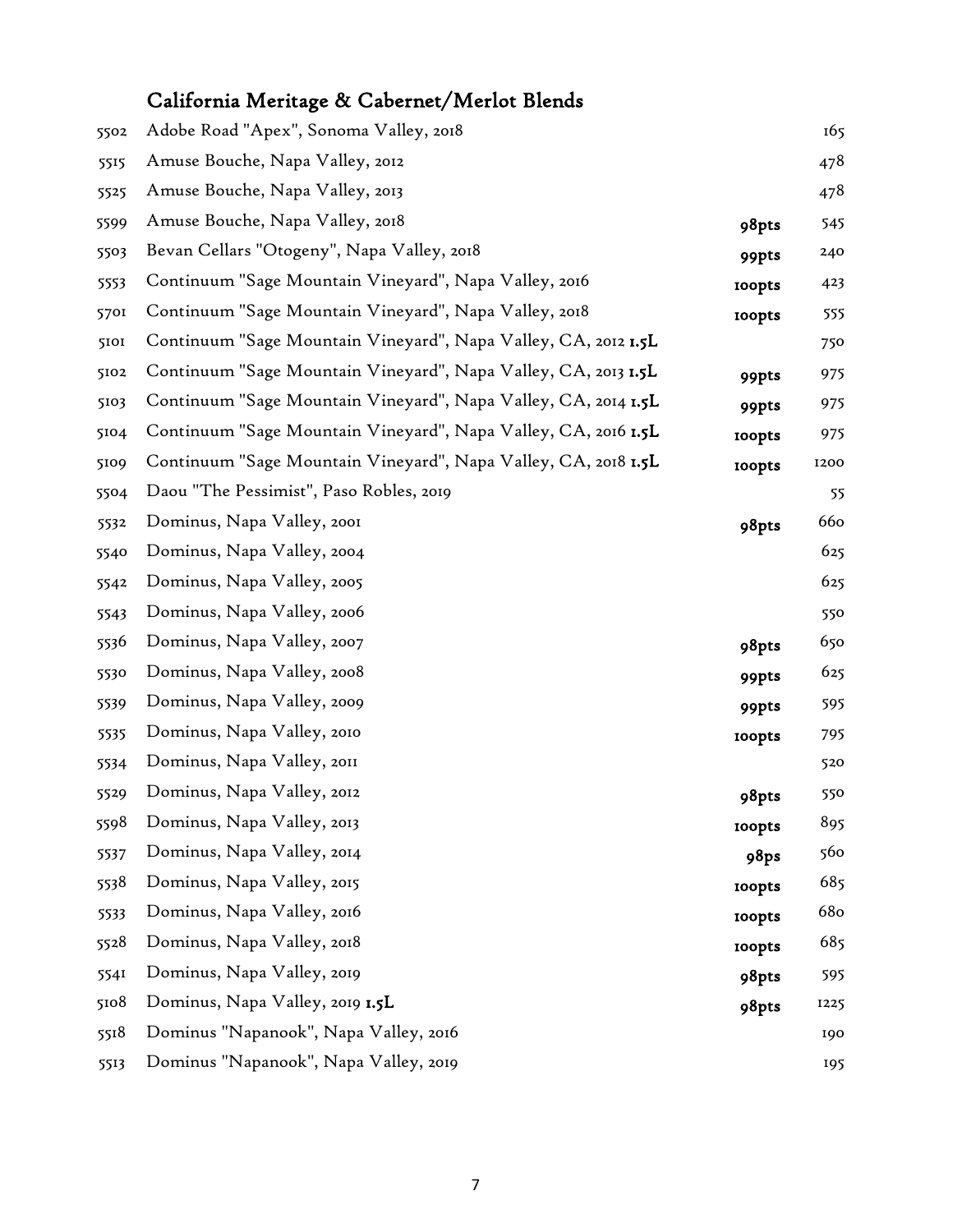## California Meritage & Cabernet/Merlot Blends

| 5505 | Duckhorn Paraduxx, Napa Valley, 2019                        |               | 80  |
|------|-------------------------------------------------------------|---------------|-----|
| 5517 | Ehlers Estate "Portrait", St Helena, 2017                   |               | 140 |
| 5100 | Girard "Artistry" Napa Valley, 2012 1.5L                    |               | 205 |
| 5522 | High Dive, Napa Valley, 2016                                |               | 285 |
| 5521 | Hourglass "HG III", Napa Valley, 2017                       |               | 85  |
| 5546 | Insignia, Napa Valley, 2017                                 |               | 595 |
| 5509 | Jonata "Fenix", Ballard Canyon, 2012                        |               | 160 |
| 5508 | Justin "Isosceles", Paso Robles, 2017                       |               | 116 |
| 5510 | Lancaster "Winemakers Cuvée", Alexander Valley, 2016        |               | 176 |
| 5516 | L'Aventure "Optimus", Paso Robles, 2018                     |               | 185 |
| 5512 | Leviathan, California, 2018                                 |               | 68  |
| 5511 | Matthiasson, Napa Valley, 2014                              |               | 188 |
| 5519 | Merryvalle "Profile", Napa Valley, 2014                     |               | 360 |
| 5549 | Opus One, Oakville, 2018                                    |               | 675 |
| 5527 | Opus One "Overture", Oakville, NV                           |               | 300 |
| 5524 | Quintessa, Rutherford, 2018                                 | 99pts         | 359 |
| 5500 | Robert Foley "Claret", Napa Valley, 2014                    |               | 200 |
| 5523 | Robert Mondavi "Maestro", Napa Valley, 2016                 |               | 95  |
| 5098 | Rodney Strong "Symmetry" Alexander Valley, 2013 1.5L        |               | 225 |
| 5506 | Stag's Leap Wine Cellars "Hands of Time", Napa Valley, 2017 |               | 85  |
| 5501 | Trinchero "Forte", Napa Valley, 2014                        |               | 168 |
| 5520 | Tuck Beckstoffer "Mad Hatter", Napa Valley, 2018            |               | 98  |
| 5547 | Verite "La Joie", Sonoma, 2017                              | <b>100pts</b> | 840 |
| 5545 | Verite "La Joie", Sonoma, 2018                              | 99pts         | 875 |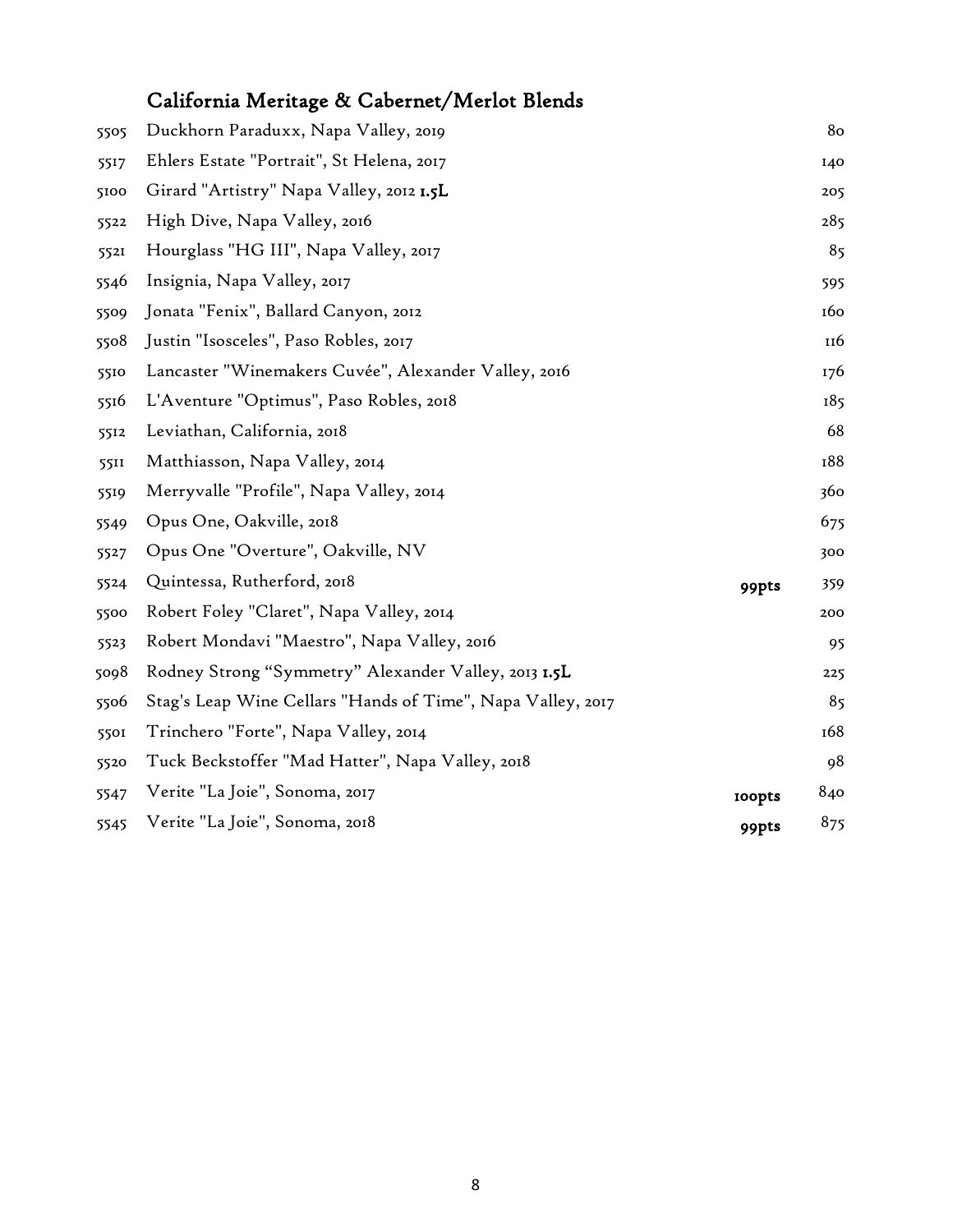#### Merlot

| 5713 | Buccella, Napa Valley, CA, 2014                     | 274 |
|------|-----------------------------------------------------|-----|
| 5710 | Duckhorn, Napa Valley, CA, 2018                     | 72  |
| 5704 | Ehlers Estate, St. Helena, CA, 2014                 | II4 |
| 5707 | Emmolo, Napa Valley, CA, 2017                       | 73  |
| 5709 | Hourglass "Blueline Estate", Napa Valley, CA, 2016  | 174 |
| 5706 | Hourglass "Blueline Estate", Napa Valley, CA, 2019  | 180 |
|      | 5705 Jarvis, Napa Valley, CA, 2012                  | 174 |
| 5716 | La Jota, Howell Mountain, 2016                      | 175 |
| 5708 | Matanzas Creek, Alexander Valley, 2019              | 80  |
| 5714 | Pride Mountain, Napa Valley/Sonoma Valley, CA, 2019 | 150 |
| 5711 | Somerston "IV", Napa Valley, CA, 2013               | 127 |
| 5715 | Textbook, Napa Valley, CA, 2019                     | 65  |
| 5712 | Twomey, Napa Valley, CA, 2014                       | 14I |

#### Zinfandel & Zinfandel Blends

| 5746 | Adobe Road "Shift", Zinfandel Blend, North County, 2019            | 132 |
|------|--------------------------------------------------------------------|-----|
| 5723 | Bedrock, California, 2019                                          | 61  |
| 5744 | Beran, Sonoma Valley, 2017                                         | 44  |
| 5748 | Day, Sonoma Valley, 2017                                           | 63  |
| 5745 | Easton, Sonoma Valley, 2015                                        | 55  |
| 5734 | Frank Family, Napa Valley, 2018                                    | 65  |
| 5735 | Frog's Leap, Napa Valley, 2019                                     | 75  |
| 5736 | Hartford, Russian River Valley, 2019                               | 85  |
| 5742 | Inglenook "Edizione Pennino", Napa Valley, 2014                    | 93  |
| 5743 | Locanda "Remus", Zinfandel Blend, Sonoma Valley, 2018              | 185 |
| 5738 | Mount Peak "Rattlesnake" Sonoma Valley, 2017                       | 88  |
| 5739 | Paul Dolan, Mendocino, 2015                                        | 44  |
| 5736 | Ridge "Geyserville" Zinfandel Blend, Sonoma Valley, 2013           | 91  |
| 5740 | Ridge "Dusi Ranch" Paso Robles, 2020                               | 96  |
| 5747 | Prisoner Wine Co. "The Prisoner" Zinfandel Blend, California, 2019 | 84  |
| 5749 | Prisoner Wine Co. "Saldo", California, 2017                        | 64  |
| 5741 | Valravn, Sonoma Valley, 2017                                       | 43  |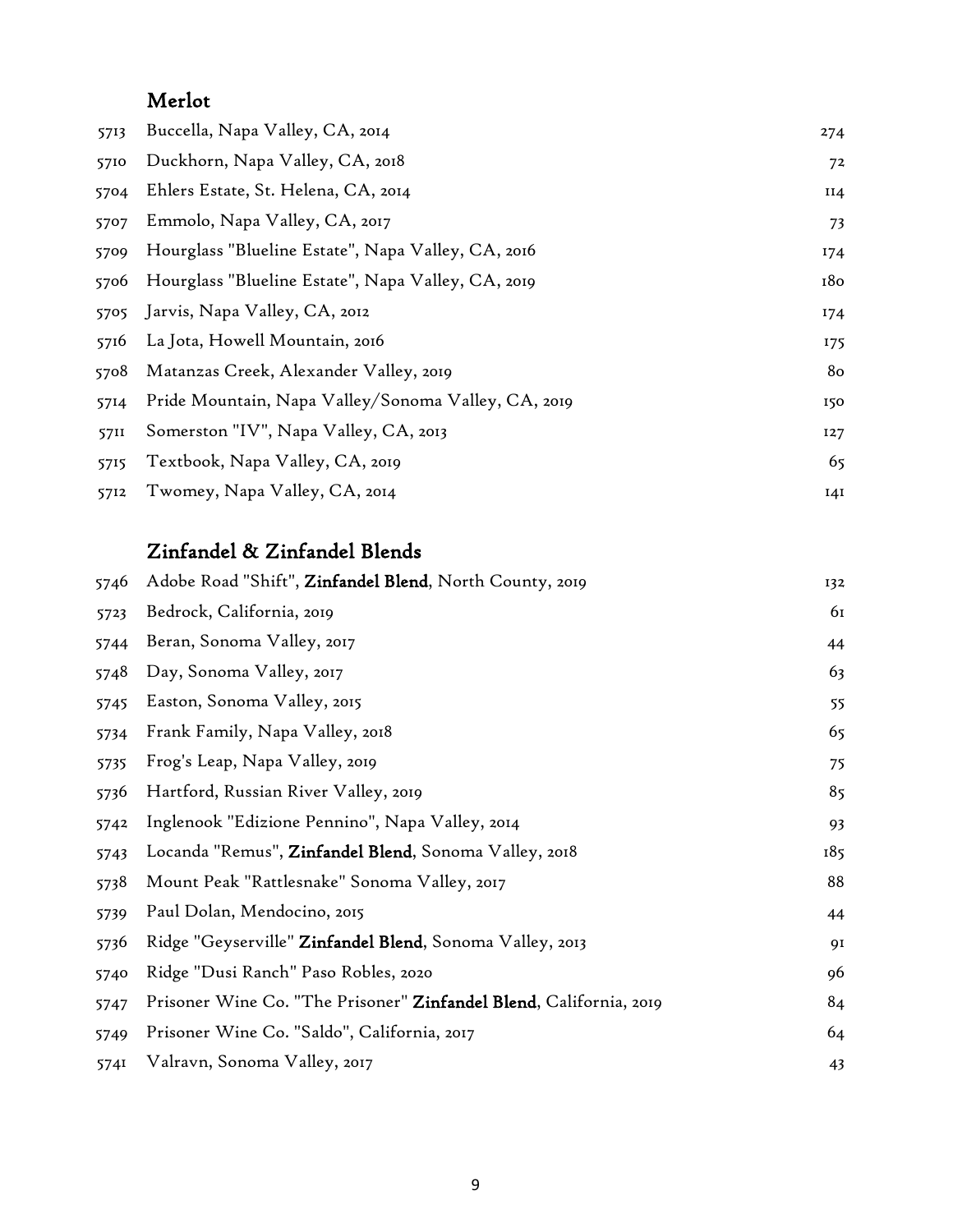#### California Pinot Noir

| 4000 | Belle Glos "Balade", Sta. Rita Hills, 2019             | 8 <sub>I</sub> |
|------|--------------------------------------------------------|----------------|
| 4001 | Cakebread "Two Creeks Vineyard", Anderson Valley, 2019 | 100            |
| 4002 | Calera "Jensen Vineyard", Mt. Harlan, 2016             | 181            |
| 4003 | Calera "Mills Vineyard", Mt. Harlan, 2017              | 108            |
| 4004 | Cambria "Julia's Vineyard", Santa Maria Valley, 2015   | 148            |
| 4005 | Carpe Diem, Anderson Valley, 2017                      | 49             |
| 4006 | Copain "Les Voisins", Anderson Valley, 2016            | 78             |
| 4007 | Domaine Anderson, Anderson Valley, 2017                | 91             |
| 4008 | Domaine de la Cote, Sta. Rita Hills, 2012              | 93             |
| 4009 | En Route "Les Pommeieres", Russian River Valley, 2019  | 76             |
| 4010 | Failla, Sonoma Coast, 2019                             | 88             |
| 4014 | Foxen, Sta. Maria Valley, 2017                         | 75             |
| 4015 | Gary Farrell, Russian River Valley, 2019               | 91             |
| 4017 | Hanzell, Sonoma Valley, 2014                           | 184            |
| 4019 | Hess "Shirtail Ranch", Central Coast, 2018             | 65             |
| 4018 | J Vineyards, North Coast, 2019                         | 60             |
| 4020 | Jackson Estate, Petaluma, 2017                         | 59             |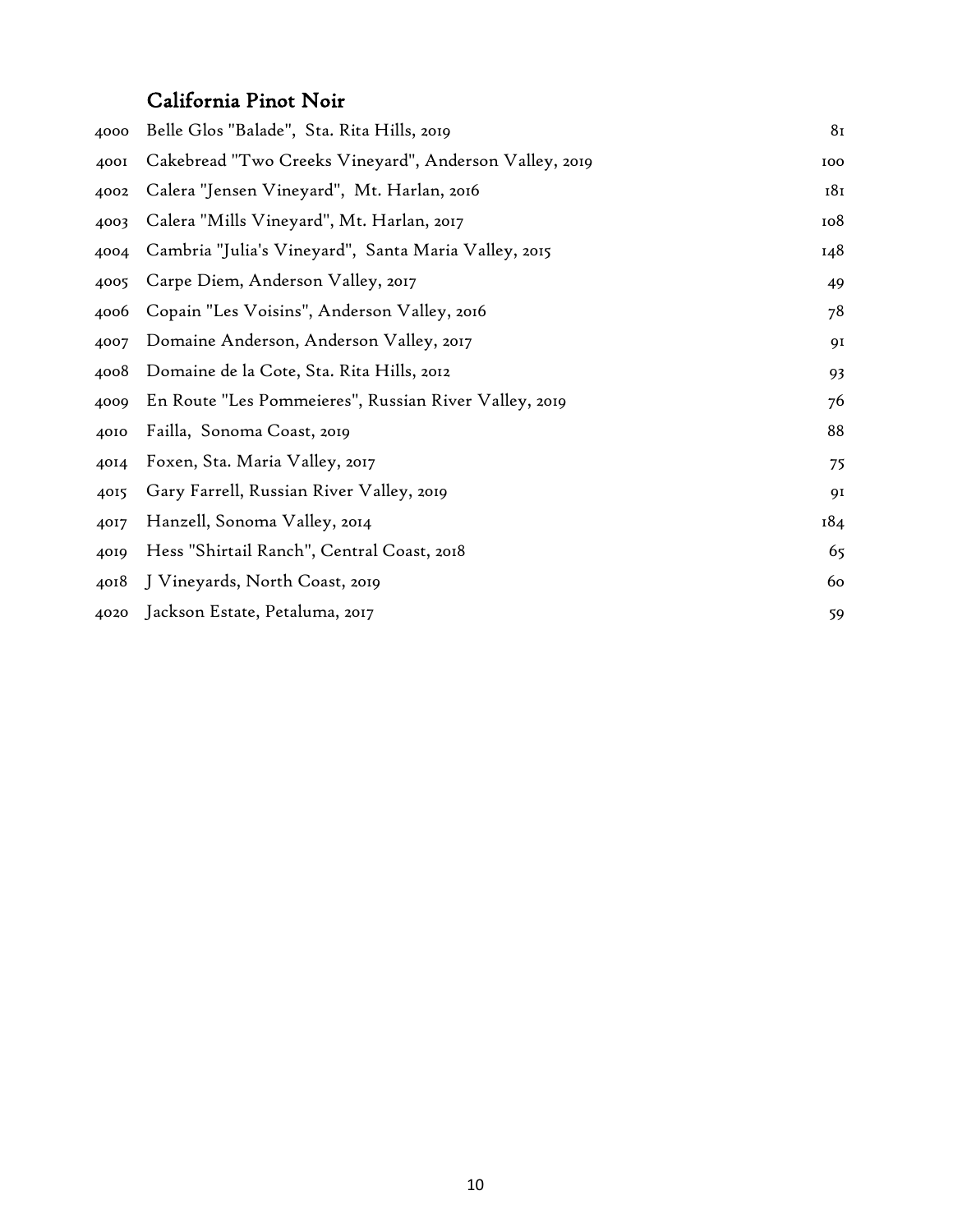#### California Pinot Noir cont'd

| 402I  | Kosta Browne "Gaps Crown Vineyard", Sonoma Coast, 2018        | 293 |
|-------|---------------------------------------------------------------|-----|
| 4022  | Kosta Browne, Sonoma Coast, 2018                              | 237 |
| 40223 | Kosta Browne, Sta. Rita Hills, 2019                           | 237 |
| 4024  | L'Oliveto, Russian River Valley, 2019                         | 55  |
| 4025  | Lutum "Sanford & Benedict Vineyard, Sta. Rita Hills, 2013     | 123 |
| 4026  | Macphail "The Flyer", Sonoma Coast, 2017                      | 90  |
| 4028  | Merry Edwards "Meredith Vineyard", Russian River Valley, 2018 | 188 |
| 4027  | Merry Edwards, Russian River Valley, 2019                     | 135 |
| 4029  | Merry Edwards, Sonoma Coast, 2018                             | 135 |
| 4030  | Municipal Winemakers, Sta. Rita Hills, 2014                   | 63  |
| 4031  | Paul Lato "Solomon Hills Vineyard", Santa Maria Valley, 2014  | 173 |
| 4032  | Sea Smoke "Southing", Sta. Rita Hills, 2019                   | 180 |
| 4013  | Siduri "John Sebastiano Vineyard", Sta. Rita Hills, 2015      | II5 |
| 40II  | Truchard, Carneros, 2017                                      | 61  |
| 4034  | Twomey, Anderson Valley, 2019                                 | II7 |
| 4033  | Twomey, Russian River Valley, 2019                            | II7 |
| 4016  | Venge, "Croix-Old Manzana Slope", Russian River Valley, 2013  | 203 |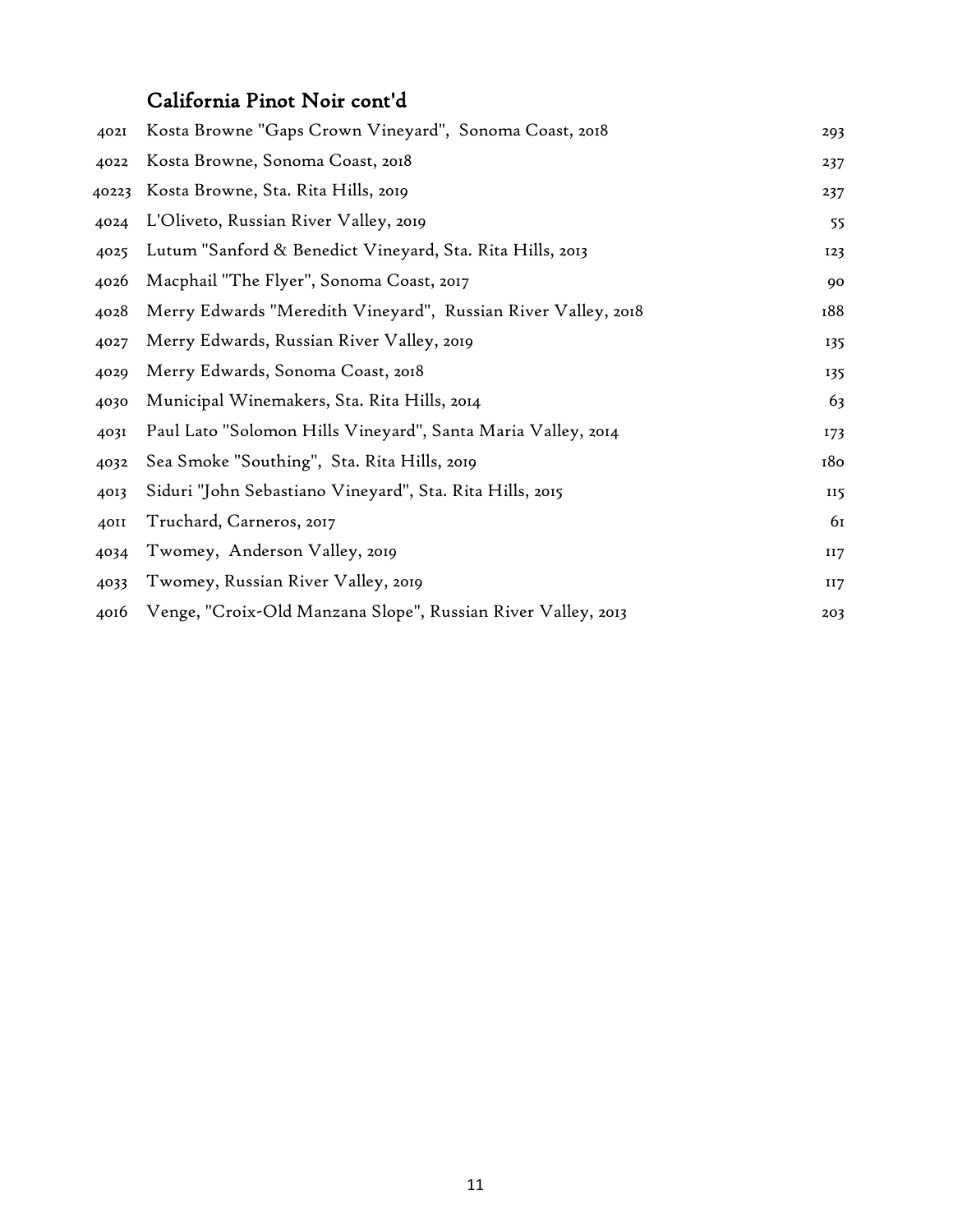## Oregon Pinot Noir

| 4200 | Argyle, Willamette Valley, 2017                               | 47  |
|------|---------------------------------------------------------------|-----|
| 4201 | Averaen "Flood Line", Eola-Amity Hills, 2018                  | 75  |
| 4202 | Benton Lane "First Class Reserve", Willamette Valley, 2015    | 64  |
| 4203 | Dobbes, Eola-Amity Hills, 2014                                | 57  |
| 4205 | EzyTgr, Willamette Valley, 2017                               | 55  |
| 4207 | Gran Moraine, Yamhill-Carlton, 2018                           | 135 |
| 4208 | Jezebel, Oregon, 2020                                         | 55  |
| 4206 | Lavinea "Elton Vineyard", Eola-Amity Hills, 2016              | 146 |
| 4209 | Penner-Ash, Willamette Valley, 2019                           | 156 |
| 4212 | Ponzi, Laurelwood District, 2017                              | 85  |
| 4214 | Ponzi "Madrona Vineyard", Chehalem Mountains, 2016            | 212 |
| 4215 | Ponzi "Tavola", Willamette Valley, 2018                       | 75  |
| 4210 | Rex Hill, Willamette Valley, 2018                             | 78  |
| 4204 | St. Innocent "Freedom Hill Vineyard", Willamette Valley, 2017 | 90  |
| 4213 | St. Innocent "Momtazi Vineyard", McMinnville, 2017            | 96  |
| 4217 | Stoller Family Estate, Willamette Valley, 2019                | 60  |
| 4216 | Willakenzie Estate Cuvée, Yamhill-Carlton, 2019               | 145 |
| 42II | Zena Crown Vineyards "Slope", Eola-Amity Hills, 2017          | 190 |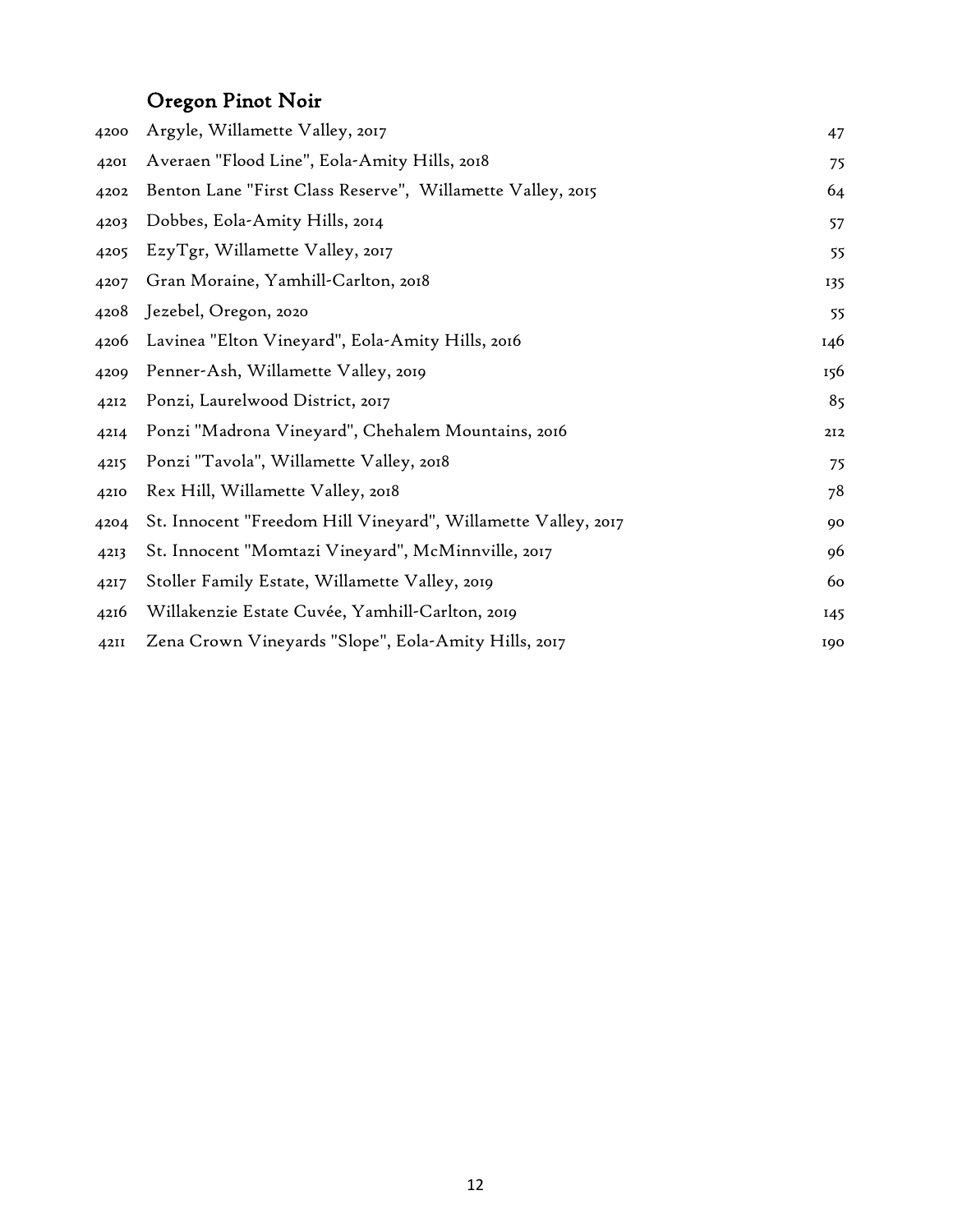#### Syrah & Syrah Blends

|      | 4049   Ramey, Sonoma Valley, CA, 2017                              | 90  |
|------|--------------------------------------------------------------------|-----|
|      | 4044 Bootleg "Prequel" Syrah Blend, Sonoma County, CA 2014         | 75  |
|      | 4047 Folktail "Les Mistral", Monterey, CA, 2018                    | II3 |
|      | 4045 Stolpman Estate, Ballard Canyon, CA, 2019                     | 85  |
| 5107 | Stolpman "Hilltops Estate", Santa Ynez Valley, 2011 1.5L           | 185 |
|      | 4048 Hedges "Decscendents Liegeois Dupont", Red Mountain, WA, 2017 | 96  |
|      | 4042 Long Shadows "Sequel", Columbia Valley, WA, 2016              | 130 |
|      | 4046   Spring Valley Vineyards "Nina Lee", Walla Walla, WA, 2012   | IO4 |

#### Petit Sirah & Petit Sirah Blends

| 5723 Dueling Pistols Petit Sirah Blend, Paso Robles, 2016     | 93  |
|---------------------------------------------------------------|-----|
| 5721 Gehricke, Sonoma Valley, 2016                            | 96  |
| 5718 Girard, Napa Valley, 2018                                | 70  |
| 5722 Locanda "Romulus" Petit Sirah Blend, Sonoma Valley, 2018 | 185 |
| 5719 Robert Foley, Napa Valley, 2015                          | 97  |
| 5720 Stags Leap, Napa Valley, 2019                            | 92  |

#### Interesting American Red Wines

|      | 5729 I-Brand "La Marea" Grenache, Central Coast, CA, 2017           |       | 63  |
|------|---------------------------------------------------------------------|-------|-----|
| 5730 | L'Aventure "Côte a Côte" <b>Grenache Blend</b> , Paso Robles, 2016  |       | 233 |
| 5728 | L'Aventure "Côte a Côte" <b>Grenache Blend</b> , Paso Robles, 2018  | 98pts | 245 |
| 5727 | Pharaohmoans, Grenache, Paso Robles, CA, 2015                       |       | 194 |
| 5724 | Chappellet, Cabernet Franc, Napa Valley, 2019                       |       | 180 |
|      | 5726 Jarvis "Science Project" Cabernet Franc, Napa Valley, CA, 2012 |       | 192 |
| 5725 | Gonzales "The Revolutionary" Petit Verdot, Mendocino, CA, 2014      |       | 48  |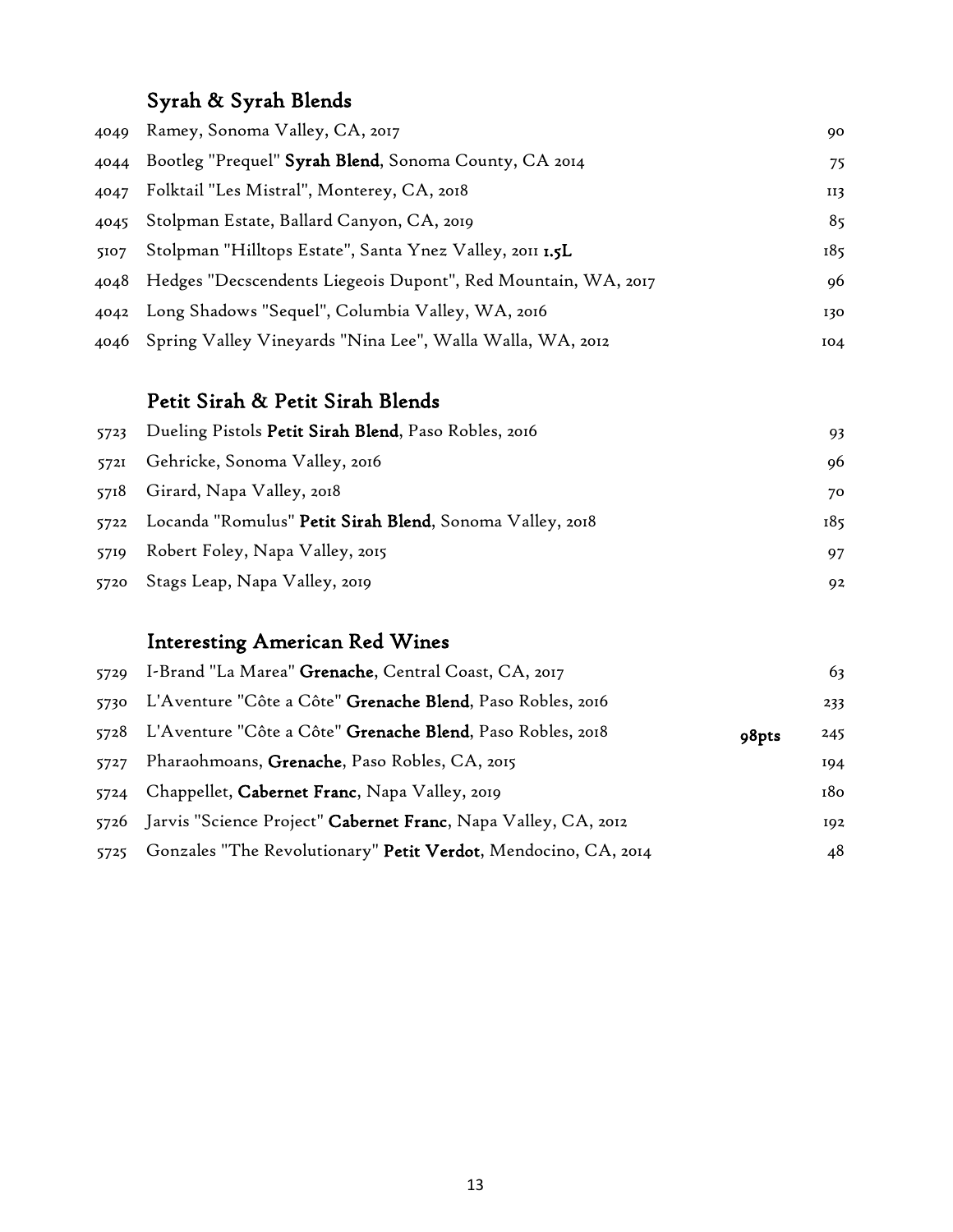#### Australian & New Zealand Red Wine

| 4232 | Ben Glaetzer "Bishop", Shiraz, Barossa Valley, 2016                |               | 56   |
|------|--------------------------------------------------------------------|---------------|------|
| 4233 | Ben Glaetzer "Wallace", Shiraz/Grenache, Barossa Valley, 2016      |               | 60   |
| 4236 | Clarendon Hills "Piggot Vineyard", Shiraz, Barossa Valley, 2006    | 98pts         | 145  |
| 4219 | Clarendon Hills "Hickinbotham", Cabernet Sauvginon, Barossa, 2007  |               | 150  |
| 4220 | Clarendon Hills "Hickinbotham", Cabernet Sauvginon, Barossa, 2008  |               | 150  |
| 4229 | Hickinbotham "Brooks Road", Shiraz, McLaren Vale, 2015             |               | 12I  |
| 4232 | Hickinbotham "Trueman", Cabernet Sauvignon, McLaren Vale, 2015     |               | 12I  |
| 4243 | Hundred Acre "Ancient Way", Shiraz, Barossa Valley, 2006           |               | 550  |
| 4235 | Langmeil "Jackaman", Cabernet Sauvginon, Barossa Valley, 2012      |               | 134  |
| 4227 | Mollydooker "Enchanted Path", Cabaernet/Shiraz, McLaren Vale, 2016 |               | 184  |
| 4230 | Mollydooker "The Scooter", Merlot, McLaren Vale, 2016              |               | 64   |
| 4228 | Penfolds "Bin 389", Shiraz/Cabernet, South Australia, 2018         |               | 161  |
| 4242 | Penfolds "Grange", Shiraz, South Australia, 2007                   |               | 844  |
| 4241 | Penfolds "Grange", Shiraz, South Australia, 2009                   |               | 994  |
| 4239 | Penfolds "Grange", Shiraz, South Australia, 2013                   | <b>roopts</b> | IIO4 |
| 4234 | The First Drop "Matador" Garnacha, 2013                            |               | 54   |
| 4226 | Thistledown, Grenache, South Australia, 2020                       |               | 50   |
| 4238 | Torbreck "The Factor", Shiraz, Barossa Valley, 2008                |               | 195  |
| 4221 | Yealands, Pinot Noir, Marlborough, NZ, 2019                        |               | 45   |
|      | Argentina, Chile & South Africa                                    |               |      |

|      | 4248 Altos Las Hormigas, Malbec, Mendoza, AR, 2018                    |               | 66  |
|------|-----------------------------------------------------------------------|---------------|-----|
| 4245 | Andeluna "1300", Malbec, AR, 2020                                     |               | 50  |
| 4246 | Areyna, Cabernet Sauvignon, Mendoza, AR, 2018                         |               | 44  |
| 4247 | Bodegas Chacra "Barda", Pinot Noir, 2020                              |               | 60  |
| 4249 | Chalcana Estate, Malbec, 2019                                         |               | 55  |
| 4250 | Zuccardi "Serie A", Malbec, Valle de Uco, AR, 2019                    |               | 43  |
| 4251 | Zuccardi "Finca Piedra Infinita", Malbec, Mendoza, AR, 2016           | <b>IOOpts</b> | 244 |
| 4224 | Elqui, Carmenere/Malbec/Syrah, Elqui Valley, CL, 2017                 |               | 55  |
| 4223 | Santa Rita "Medalla Real", Cabernet Sauvignon, Maipo Valley, CL, 2017 |               | 56  |
| 4225 | Santa Rita "Casa Real", Cabernet Sauvignon, Maipo Valley, CL, 2013    |               | 180 |
| 4222 | Linsmore, Syrah, Cape South Coast, SA, 2018                           |               | 102 |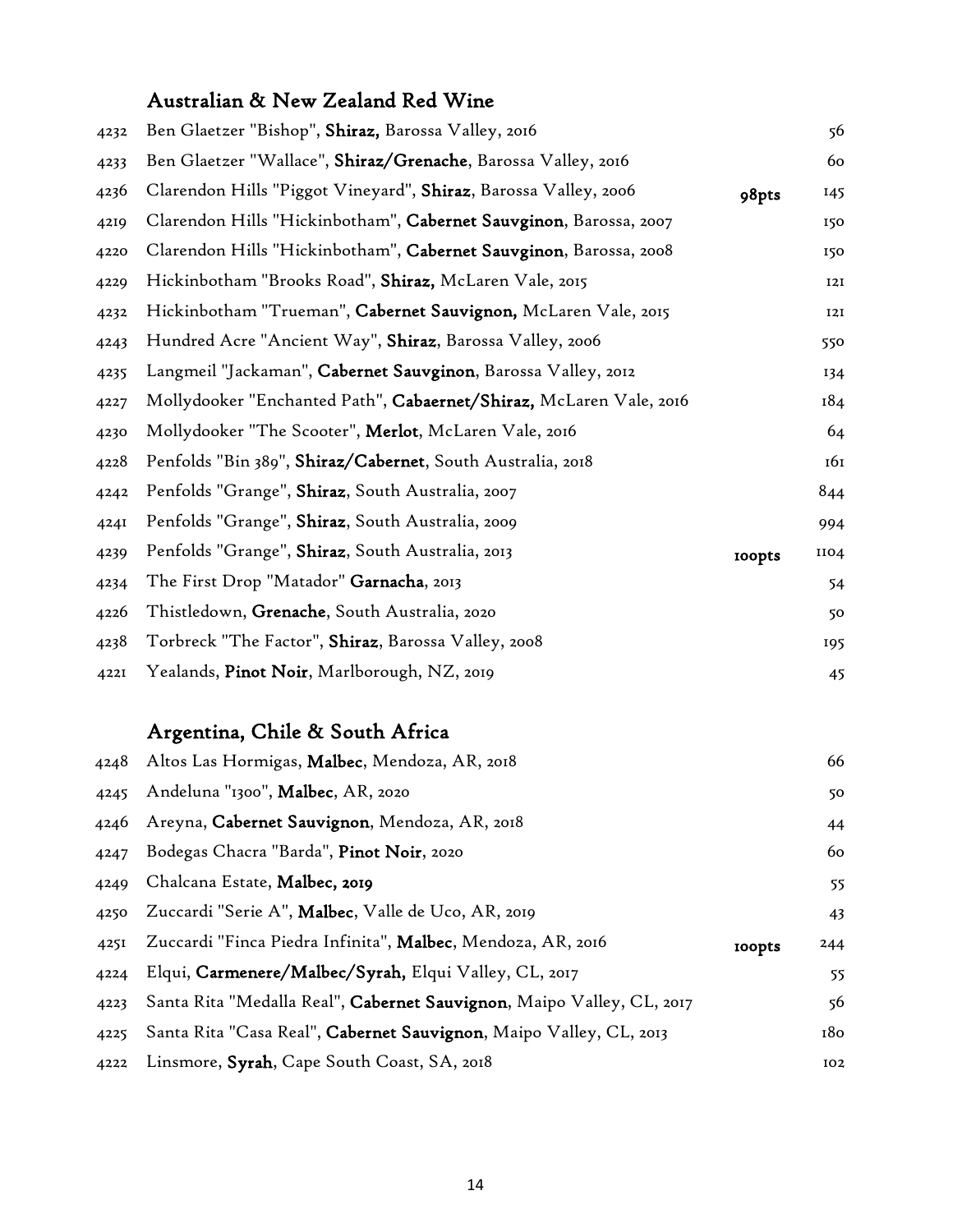#### Italian Red Wine Piedmont & Veneto

| 3001 | E. Pira Figli "Cannubi", Barolo, Piedmont, 2014                      | 218  |
|------|----------------------------------------------------------------------|------|
| 3002 | E. Pira Figli "Mosconi", Barolo, Piedmont, 2014                      | 213  |
| 3000 | Elio Altare "Cannubi", Barolo, Piedmont, 2013                        | 363  |
| 2503 | Elio Altare "Unoperuno", Barolo, Piedmont, 2013                      | 66o  |
| 3030 | Giacomo Borgogno & Figli, Barolo Riserva, 1982                       | 1050 |
| 3032 | Giacomo Borgogno & Figli, Barolo Riserva, 2005                       | 575  |
| 3033 | Giacomo Borgogno & Figli, Barolo Riserva, 2007                       | 595  |
| 3003 | Giunigi, Barolo, Piedmont, 2016                                      | 171  |
| 3004 | Michele Chiarlo "Tortoniano", Barolo, Piedmont, 2013                 | 201  |
| 3468 | Gaja, Barbaresco, Piedmont, 2016                                     | 618  |
| 0815 | Gaja "Costa Russi", Barbaresco, Piedmont, 2013<br>98pts              | 728  |
| 3400 | Gaja "Costa Russi", Barbaresco, Piedmont, 2014                       | 925  |
| 0928 | Gaja "Sori San Lorenzo", Barbaresco, Piedmont, 2013<br><b>100pts</b> | 778  |
| 3401 | Gaja "Sori San Lorenzo", <b>Barbaresco</b> , Piedmont, 2014          | 925  |
| 0861 | Gaja "Sori Tildin", Barbaresco, Piedmont, 2013                       | 867  |
| 3402 | Gaja "Sori Tildin", Barbaresco, Piedmont, 2014                       | 925  |
| 3005 | Mazzi, Amarone, Veneto, 2015                                         | 148  |
| 3006 | Speri, Amarone, Veneto, 2016                                         | 176  |

### Central Italy

| 3020 | Terre del Poliziano "In Violas", Merlot, Cortona, 2015      |               | 67  |
|------|-------------------------------------------------------------|---------------|-----|
| 3009 | Castello di Ama, Chianti Classico, 2018                     |               | 70  |
| 3012 | Fattoria Rodano, Chianti Classico, 2018                     |               | 55  |
| 3024 | Il Molino di Grace, Chianti Classico Gran Selezione, 2016   |               | 60  |
| 3018 | Podere il Palazzino "Grosso Senese", Chianti Classico, 2105 |               | 98  |
| 3010 | Volpaia, Chianti Classico, 2019                             |               | 55  |
| 3023 | Biondi Santi, Rosso Montalcino, 2016                        |               | 208 |
| 3035 | Costanti, Brunello di Montalcino Riserva, 2016              | <b>IOOpts</b> | 485 |
| 302I | Catiglion Del Bosco, Brunello di Montalcino, 2016           |               | 150 |
| 3013 | Flavio Fanti "La Palazzetta", Brunello di Montalcino, 2016  |               | 105 |
| 3014 | Guinigi, Brunello di Montalcino, 2015                       |               | 170 |
| 3019 | Podere Brizio, Brunello di Montalcino, 2016                 |               | 126 |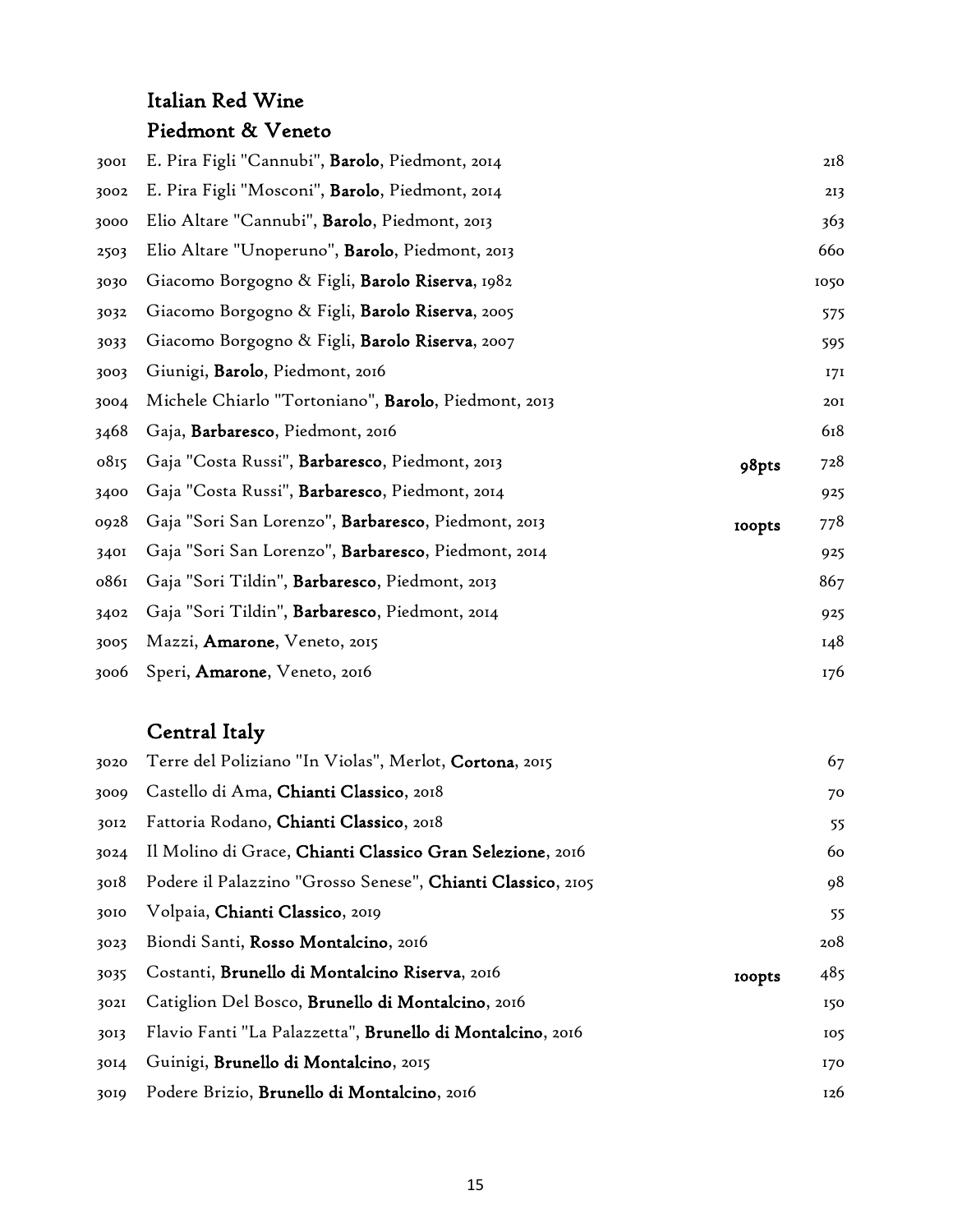## Super Tuscan - Tuscany & Bolgheri

|      | 3007 Antinori "Tignanello", Tuscany, 2017                 |               | 317 |
|------|-----------------------------------------------------------|---------------|-----|
|      | 3028 Guado al Tasso "Il Bruciato", Bolgheri, 2019         |               | 65  |
|      | 0618 Grato Grati "Vecchia Annata", 1997                   |               | 120 |
| 3035 | Guinigi, Tuscany, 2017                                    |               | II5 |
| 3027 | Tenuta di Biserno "Insoglio del Cinghiale", Tuscany, 2019 |               | 75  |
|      | 3022 Ruffino "Modus", Tuscany, 2017                       |               | 70  |
|      | 0998 Ornellia, Bolgheri, 2013                             | <b>IOOpts</b> | 335 |
|      | 0998 Ornellia, Bolgheri, 2015                             | 98pts         | 345 |
|      | 3026 Mazzei "Siepi", Tuscany, 2015                        |               | 264 |

## Southern Italy

|      | 3008 Arnaldo Caprai, Montefalco Rosso, Umbria, 2015                 | 57  |
|------|---------------------------------------------------------------------|-----|
| 30II | Lungarotti, Montefalco Rosso, Umbria, 2014                          | 75. |
|      | 3017 Lungarotti "Rubesco", Rosso di Torgiano, Umbria, 2013          | 60. |
|      | 3015 Contrada Santo Spirito "Animardente", Etna Rosso, Sicily, 2014 | 80. |
|      | 3016 Tenuta Terre Nere "Guardiola", Etna Rosso, Sicily, 2019        | 95  |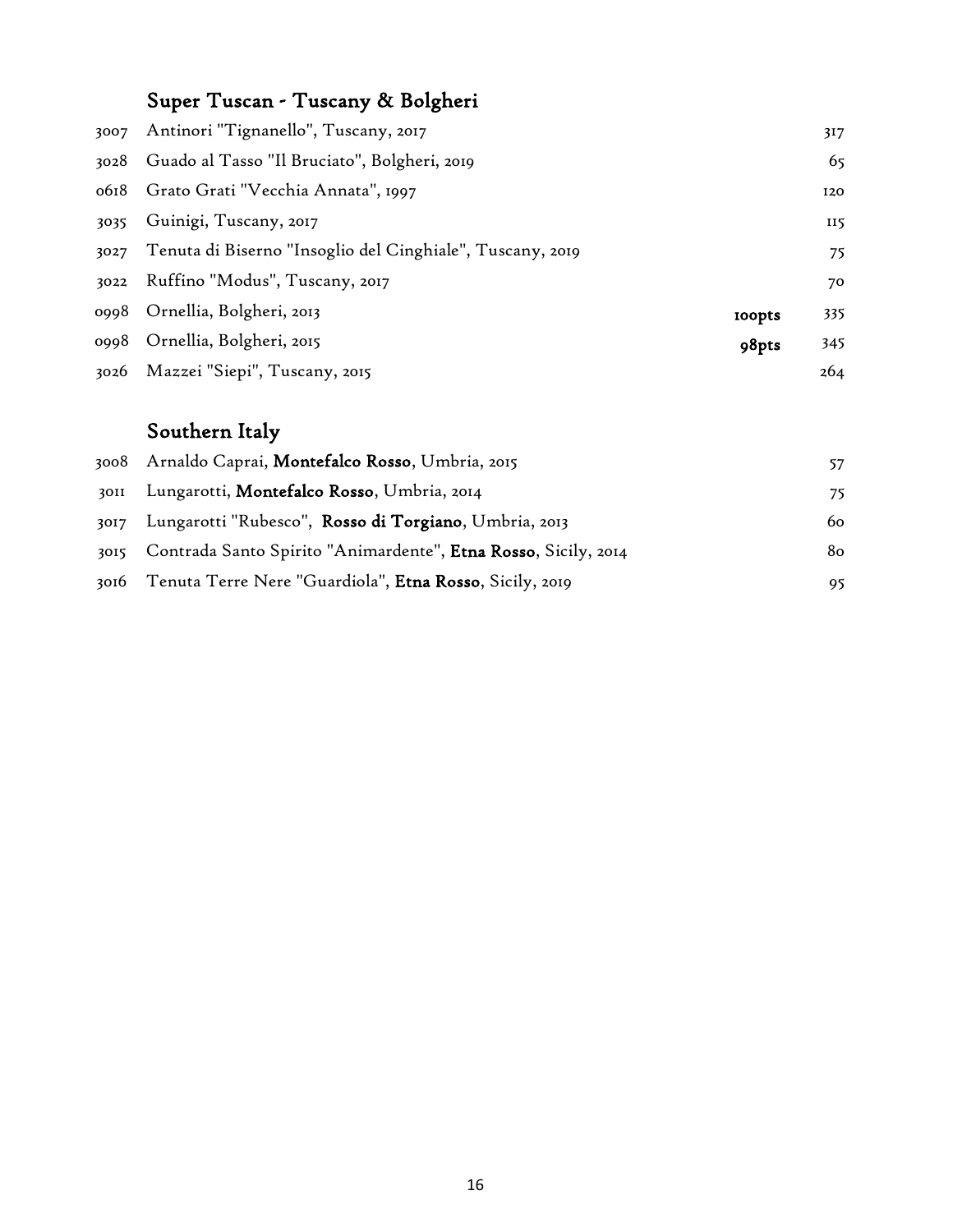## Spain

| 3054 | Barons Rothschild & Vega Sicilia "Macan", Rioja, 2013 | 189 |
|------|-------------------------------------------------------|-----|
| 3057 | Cune Imperial, Rioja Gran Reserva, 2012               | 192 |
| 3055 | Bula, Montsant, 2013                                  | 44  |
|      | 3058 Juan Gill "Blue Label", Jumilla, 2019            | 85  |
|      | 3056 Clos Morgador "Manyetes", Priorat, 2018          | II2 |
|      | 3060 Mas De Can Blau, Monsant, 2014                   | 96  |
| 3061 | Montecillo, Rioja Reserva, 2013                       | 60  |
|      | 3062 Raul Perez "El Rapolao", Bierzo, 2019            | 98  |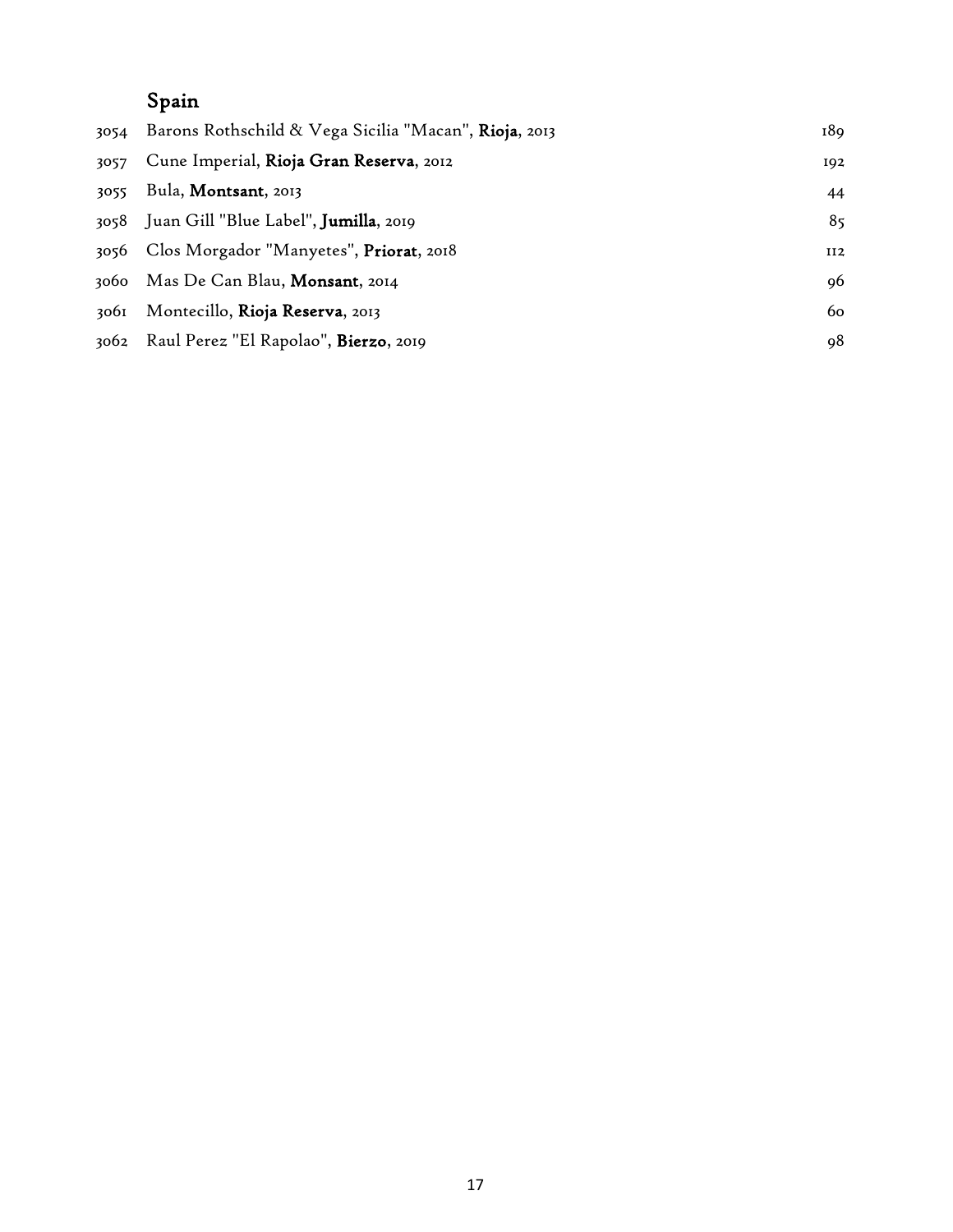#### French Red Wine Red Burgundy

| 3045 | Louis Latour, Bourgogne, 2017                                            | 65  |
|------|--------------------------------------------------------------------------|-----|
| 3044 | Nicolas Potel, <b>Bourgogne</b> , 2011                                   | 60  |
| 3042 | Bouchard, Chambolle-Musigny, 2017                                        | 142 |
| 0250 | Bouchard Père & Fils "Vigne de L'Enfant Jésus", Beaune-Grèves, 2017      | 247 |
| 3048 | Domaine Faivley, Gevrey Chambertin, 2016                                 | 123 |
| 3103 | Château de La Tour, Clos-Vougeot, 2017                                   | 354 |
|      | 3043 Joseph Drouhin, Vosne Romanée, 2013                                 | 184 |
|      | 3046 Maison Harbour "Champs-Pedrix", Vosne Romanée, 2014                 | 199 |
|      | 3644 Domaine Faivley "Clos des Cortons Faiveley", Corton Grand Cru, 2013 | 615 |
|      | 0653 Louis Latour, Corton Grancey Grand Cru, 2015                        | 385 |
| 3047 | Maison Harbour "Les Chanlins", Pommard 1er Cru, 2014                     | 213 |

#### Domaine de la Romanée Conti - Vosne Romanée

|      | 0446 Domaine de la Romanée Conti, La Tache, Grand Cru, 2006                |       | 3300  |
|------|----------------------------------------------------------------------------|-------|-------|
|      | 0447 Domaine de la Romanée Conti, La Tache, Grand Cru, 2014                |       | 5000  |
|      | 0448 Domaine de la Romanée Conti, Romanée Conti, Grand Cru, 2006           | o8pts | 15500 |
| 0330 | Domaine de la Romanée Conti, Romanée Saint Vivant, <b>Grand Cru</b> , 2006 |       | 2550  |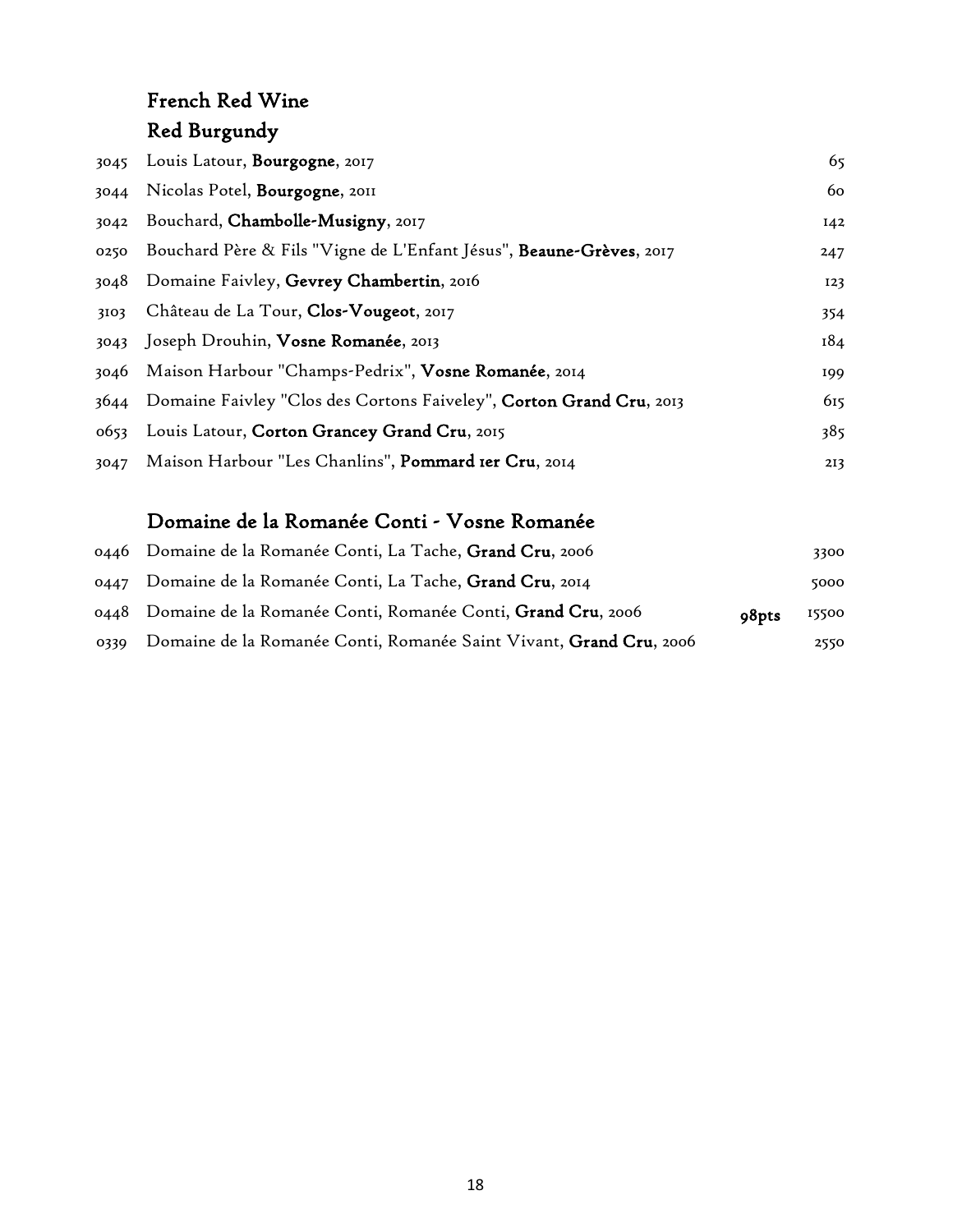#### Bordeaux Left Bank

| 5099 | Château Maurac, Haut-Médoc, 2010 1.5L                            |               | 135  |
|------|------------------------------------------------------------------|---------------|------|
| 0379 | Château Ducru-Beaucailloux, St. Julien 2nd Growth, 2010          | <b>IOODts</b> | 581  |
| 0175 | Château Latour, Paulliac Ist Growth, 1995                        |               | 1254 |
| 0375 | Château Mouton Rothschild, Paulliac Ist Growth, 2016             | <b>IOODts</b> | 1358 |
|      | 0381 Château Pichon-Longueville Baron, Paulliac 2nd Growth, 2016 |               | 38I  |
|      | 0376 Château Margaux, Margaux Ist Growth, 1996                   | <b>IOODts</b> | 1517 |
| 3047 | Famille J-M Cazes "Pauillac de Lynch", <b>Pauillac</b> , 2017    |               | II5  |

### Bordeaux Right Bank

|      | 3048 Château La Vielle Cure, Fronsac, 2016     | 120 |
|------|------------------------------------------------|-----|
| 3049 | Château Lassegue, St. Emilion Grand Cru, 2017  | II5 |
| 3243 | Château Trotannoy, <b>Pomerol</b> , 2012       | 454 |
| 4301 | Château Le Fleur-Petrus, Pomerol, 2006         | 389 |
|      | 0279 Château Le Fleur-Petrus, Pomerol, 2007    | 415 |
| 4302 | Château Le Fleur-Petrus, <b>Pomerol</b> , 2008 | 440 |

#### Rhône

| 3060 | Alain Clape, Cornas, 2014                                           | 234            |
|------|---------------------------------------------------------------------|----------------|
| 306I | Jean Luc Columbo, "Les Ruchets", Cornas, 2012                       | 171            |
| 3056 | E. Guigal "Vignes de L'Hospice", St. Joseph, 2014                   | 17I            |
| 3057 | Lionel Faury, St. Joseph, 2019                                      | 76             |
| 3055 | Ferraton "Lieu-Dit Montmain", Côte-Rotie, 2017                      | 163            |
| 3058 | Delas "Les Launes", Crozes-Hermitage, 2017                          | 5 <sub>I</sub> |
| 3059 | Ferraton "Le Grand Courtil", Crozes-Hermitage, 2017                 | III            |
| 0290 | M. Chapoutier "Monier de Sizeranne", <b>Hermitage</b> , 2009        | 204            |
| 4200 | M. Chapoutier "Monier de Sizeranne", Hermitage, 2012                | 264            |
| 3062 | Château de Beaucastel, Châteauneuf du Pape, 2019                    | 240            |
| 3063 | Domaine de Beaurenard, Châteauneuf du Pape, 2019                    | 130            |
| 3049 | Domaine du Pegau "Cuvée Réservée, <b>Châteauneuf du Pape</b> , 2019 | 235            |
| 3037 | Domaine de la Solitude, Châteauneuf du Pape, 2019                   | 86             |
| 3050 | Domaine de Vieux Lazaret, Châteauneuf du Pape, 2019                 | 90             |
| 3038 | Château De Rouanne, Vinobres, 2018                                  | 54             |
| 304I | Campuget "1753", Costières de Nîmes, 2015                           | 39             |
| 3040 | Michele Gassier "Nostre Pais", Costières de Nîmes, 2015             | 44             |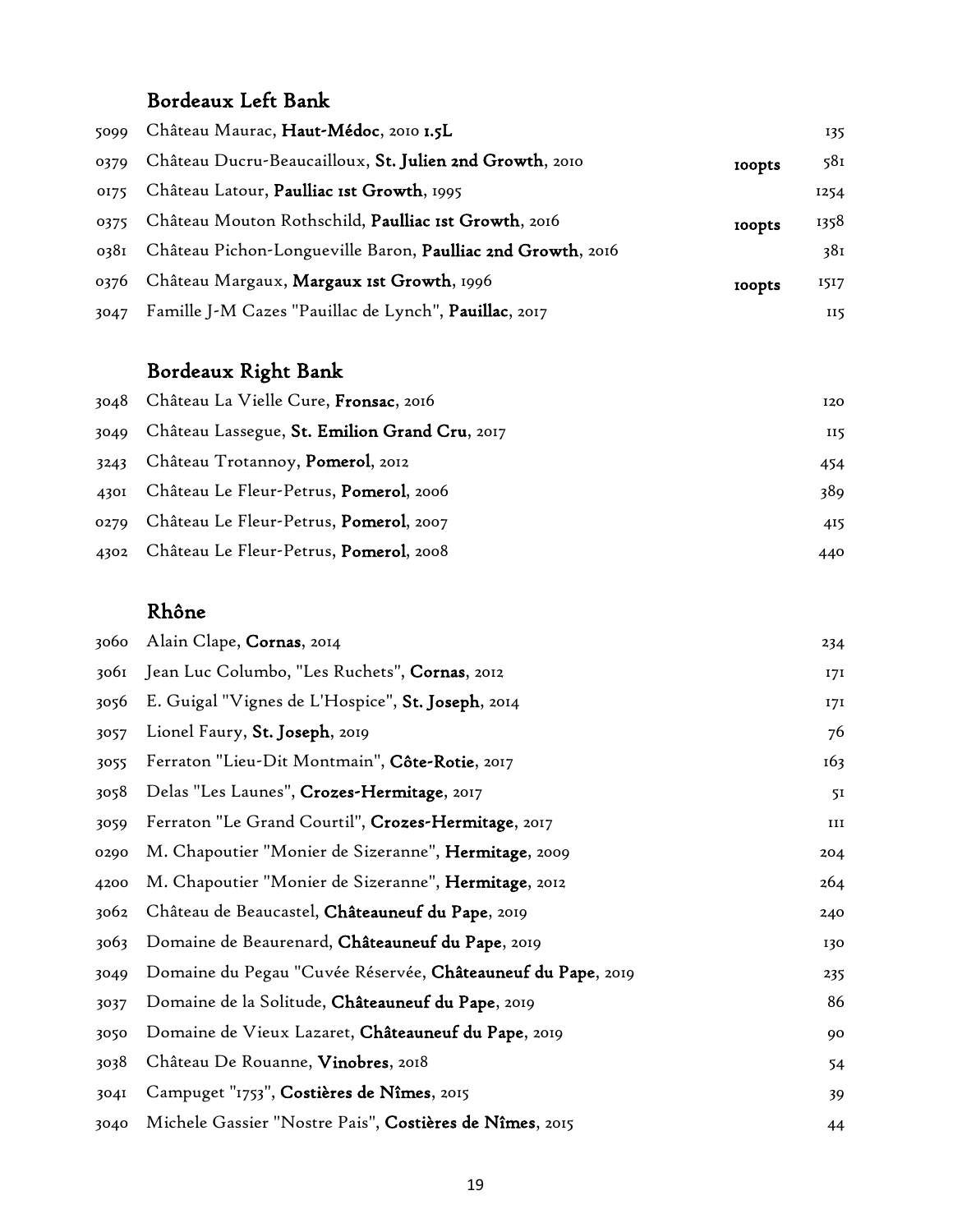### White Wines California Chardonnay

| 2786  | Arista, Russian River Valley, 2016                     | 88  |
|-------|--------------------------------------------------------|-----|
| 0842  | Calera, Mt. Harlan, 2016                               | 93  |
| 2884  | Copain "Les Voisins", Anderson Valley, 2016            | 64  |
| 3294  | Desparada "Wayfinder", Santa Maria Valley, 2015        | 63  |
| 1603  | Diatom by Greg Brewer, Santa Barbara County, 2021      | 60  |
| 3684  | En Route, Russian River Valley, 2018                   | 76  |
| 1600  | Evening Land "Arryoy", Arroyo Grande Valley, 2010      | 58  |
| 2807  | Failla "Chuy", Sonoma Valley, 2013                     | 133 |
| 1601  | Far Niente, Napa Valley, 2020                          | 105 |
| 2746  | Gehricke, Russian River Valley, 2015                   | 61  |
| 0667  | Groth "Hillview Vineyard", Napa Valley, 2016           | 155 |
| 20049 | Hess "The Lioness", Napa Valley, 2018                  | 150 |
| 1602  | Jackson Estate, Sta. Maria Valley, 2017                | 55  |
| 2186  | Jarvis Estate, Napa Valley, 2013                       | 103 |
| 0747  | Kongsgaard "The Judge", Napa Valley, 2005              | 178 |
| 2520  | Matthiasson "Linda Vista Vineyard", Napa Valley, 2017  | 66  |
| 3451  | Mer Soleil "Reserve", Santa Lucia Highlands, 2020      | 64  |
| 20081 | Orin Swift "Mannequin", Sonoma County, 2019            | 75  |
| 0274  | Ridge "Monte Bello Estate", Santa Cruz Mountains, 2013 | 103 |
| 0847  | Ridge "Monte Bello Estate", Santa Cruz Mountains, 2019 | 143 |
| 2215  | Sea Smoke, Sta. Rita Hills, 2019                       | 125 |
| 2562  | Tamber Bey "Duex Chevaux" Vineyard, Yountville, 2015   | 88  |
|       |                                                        |     |

### Oregon & Washington Chardonnay

| 2468 Domaine Drouhin "Arthur", Willamette Valley, OR, 2016             | 61  |
|------------------------------------------------------------------------|-----|
| 0987 Dusted Valley "Olsen Vineyard", Yakima Valley, WA, 2015           | 61  |
| 0846 Eyrie Vineyards "Original Vines", Dundee Hills, OR, 2015          | 109 |
| 3797 Ponzi "Reserve", Willamette Valley, OR, 2015                      | 45  |
| 1604 St. Innocent "Freedom Hill Vineyard", Willamette Valley, OR, 2018 | 85  |
|                                                                        |     |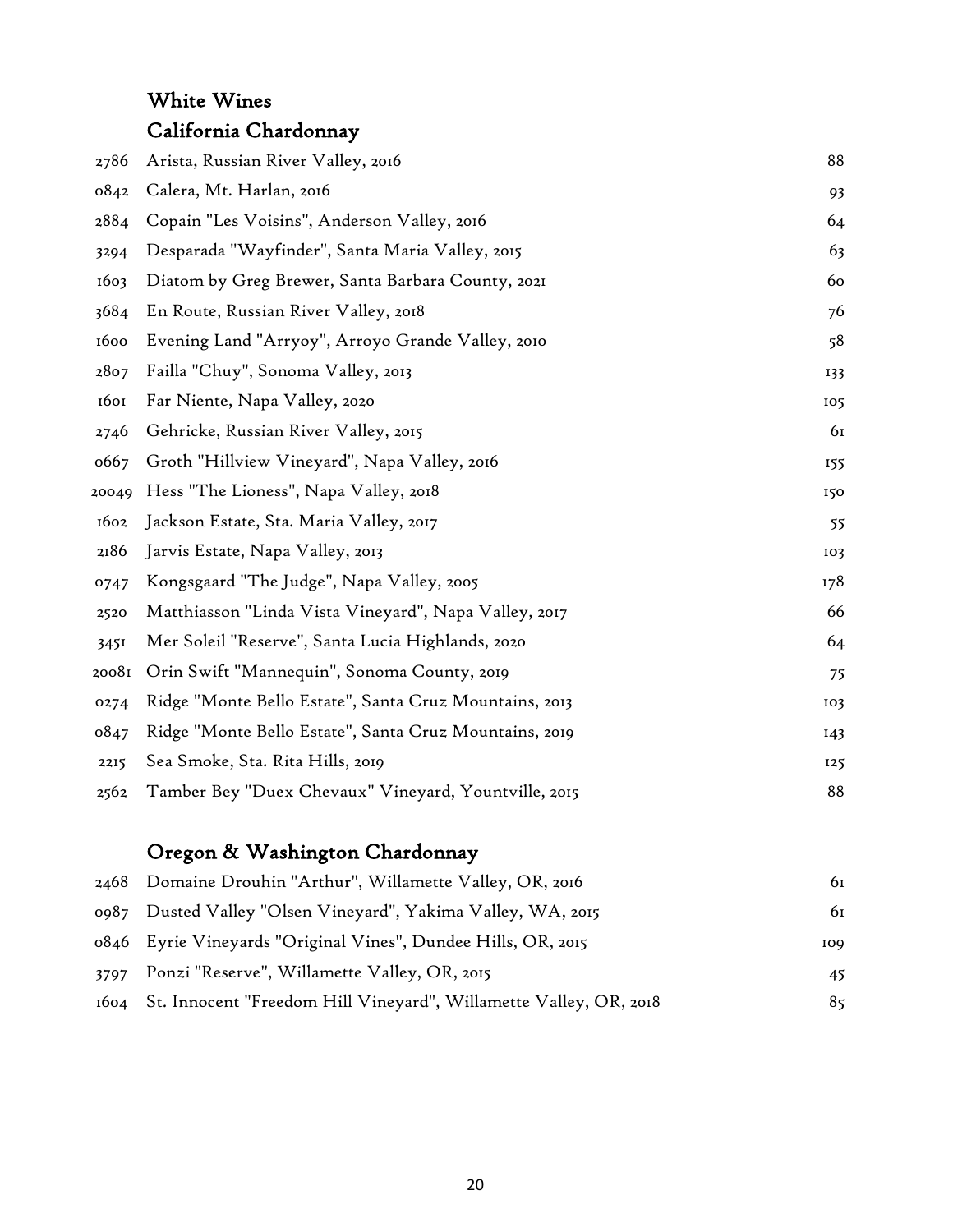### New World Sauvignon Blanc

|      | 20042   Cakebread, Napa Valley, CA, 2020               | 65  |
|------|--------------------------------------------------------|-----|
| 3685 | Capture, Sonoma Valley, 2018                           | 42  |
|      | 0666 Groth, Napa Valley, CA, 2020                      | 43  |
| 3392 | Illumination by Quintessa, Napa Valley, CA, 2018       | 105 |
| 1702 | Merry Edwards, Sonoma Valley, CA, 2018                 | 70  |
|      | 2463 Tamber Bey "Lizzy's Vineyard", Oakville, CA, 2017 | 60  |
|      | 20107 Astrolabe, Marlborough, NZ, 2020                 | 55  |
|      | 1701 Three Brooms, Marlborough, NZ, 2020               | 45  |

### Interesting New World White Wines

|      | 1400 Anne Amie Pinot Noir Blanc, Chehelem Mountains, OR, 2015     | 50  |
|------|-------------------------------------------------------------------|-----|
| I40I | Prisoner Wine Co "Blindfold", Chardonnay Blend, CA, 2016          | 60  |
| 2559 | Ridge, Falanghina, Mendocino, CA, 2018                            | 63  |
| 2514 | Ridge " Adelaida Vineyard", Grenache Blanc, Paso Robles, CA, 2018 | 68  |
|      | 1404 Eyrie Vineyards, Pinot Blanc, McMinnville, OR, 2016          | 55. |
|      | 1405 Potek, Riesling, Santa Barbara, CA, 2014                     | 75  |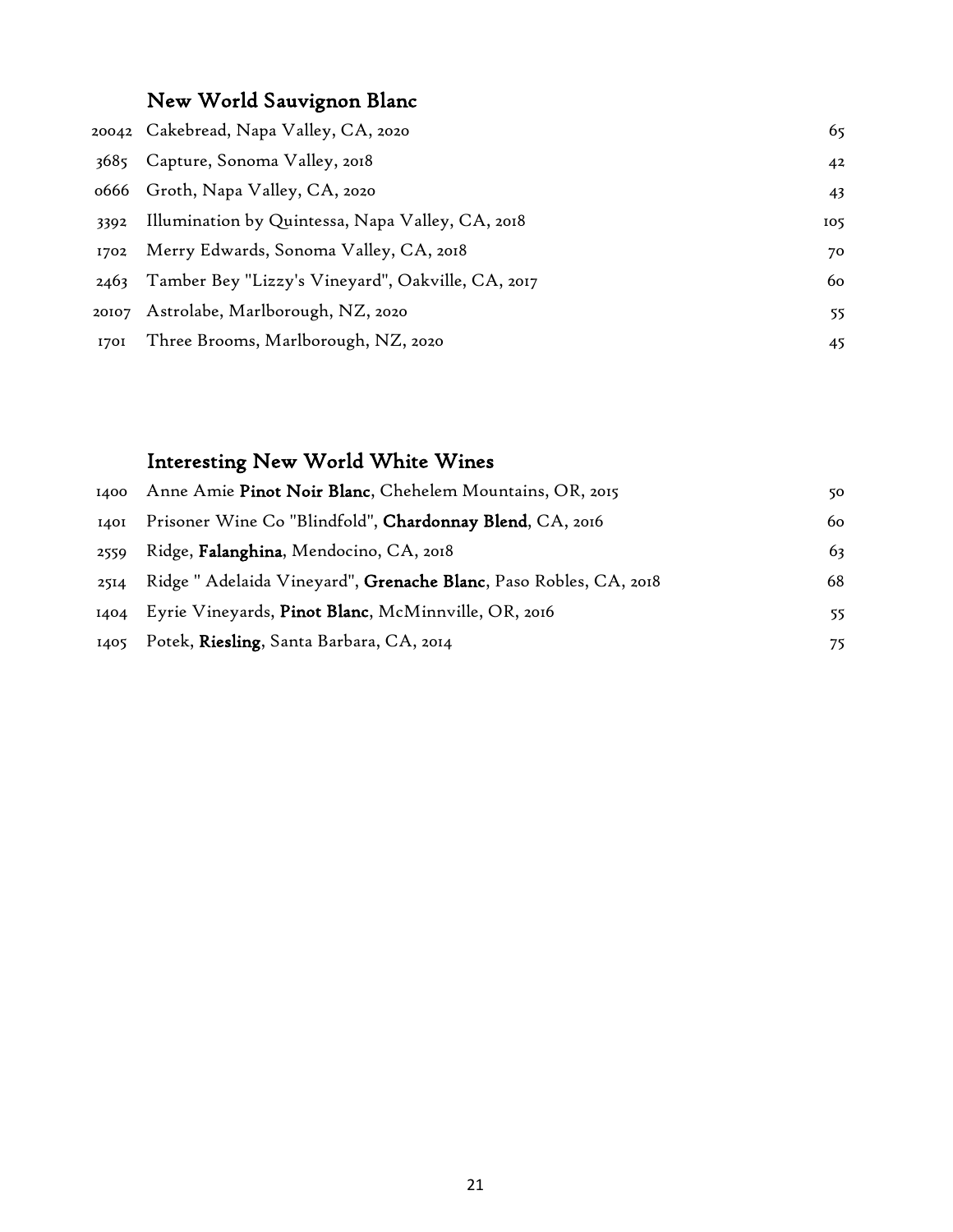### French White Wine White Burgundy

| 0686 | Domaine Laroche "Saint Martin", Chablis, 2017             | 85         |
|------|-----------------------------------------------------------|------------|
| 1501 | Domaine Laroche "Les Vaillon", Chablis Ier Cru, 2017      | 135        |
| 1500 | Domaine Séguinot-Bordet, Chablis, 2018                    | 60         |
| 1502 | William Fevre "Fourchames", Chablis Ier Cru, 2015         | <b>I20</b> |
| 1503 | William Fevre "Fourchames", Chablis Ier Cru, 2019         | 165        |
| 1504 | William Fevre "Montmain", Chablis Ier Cru, 2018           | 155        |
| 1505 | William Fevre "Vaillons", Chablis Ier Cru, 2015           | 130        |
| 2139 | Bouchard Pere and Fils "Les Clous", Meursault, 2015       | 135        |
| 3359 | Château de Meursault "Clos du Château", Meursault, 2014   | II5        |
| 2795 | Louis Latour, Meursault, 2012                             | 105        |
| 2835 | Joseph Faivley "Blagny", Meursault Ier Cru, 2016          | 195        |
| 1506 | Joseph Drouhin, Puligny-Montrachet, 2016                  | 120        |
| 3017 | Jean-Louis Chavy, Puligny-Montrachet, 2016                | 185        |
| 2027 | Domaine Louis Jadot, Corton-Charlemagne, 2003             | 265        |
| 1507 | Pierre Labet "Clos Du Dessus de Marconnets", Beaune, 2013 | 165        |
| 1508 | Louis Latour, Pouilly-Fuisse, 2017                        | 65         |
| 2308 | CGCB "Vieilles Vignes", Poully-Vinzelles, 2012            | 70         |
| 2119 | Joseph Drouhin, St. Veran, 2017                           | 60         |

#### Regional French White Wines

|      | 2682 Trimbach "Cuvée Frédréic Emile", Riesling, Alsace, 2008         | II2 |
|------|----------------------------------------------------------------------|-----|
| 2704 | Trimbach "Reserve" Riesling, Alsace, 2019                            | 67  |
| 8055 | Trimbach, Gewurtztraminer, Alsace Grand Cru, 2011                    | 65  |
|      | 2456 Zind Humbrecht "Hengst", Gewurztraminer, Alsace Grand Cru, 2012 | II3 |
| 1300 | Brochard, Sancerre, Loire Valley, 2018                               | 60  |
| 1301 | Salvard, <b>Cheverny</b> , Loire Valley, 2018                        | 55  |
| 3795 | Domaine de la Robinière "R" Vouvray Sec, Loire Valley, 2019          | 50  |
|      | 1302 Jean Luc Colombo "La Violette", Viognier, Pays d'Oc, 2019       | 50  |
|      | 2406 Jean Luc Colombo "Amour de Dieu" <b>Condrieu</b> , Rhône, 2013  | 95  |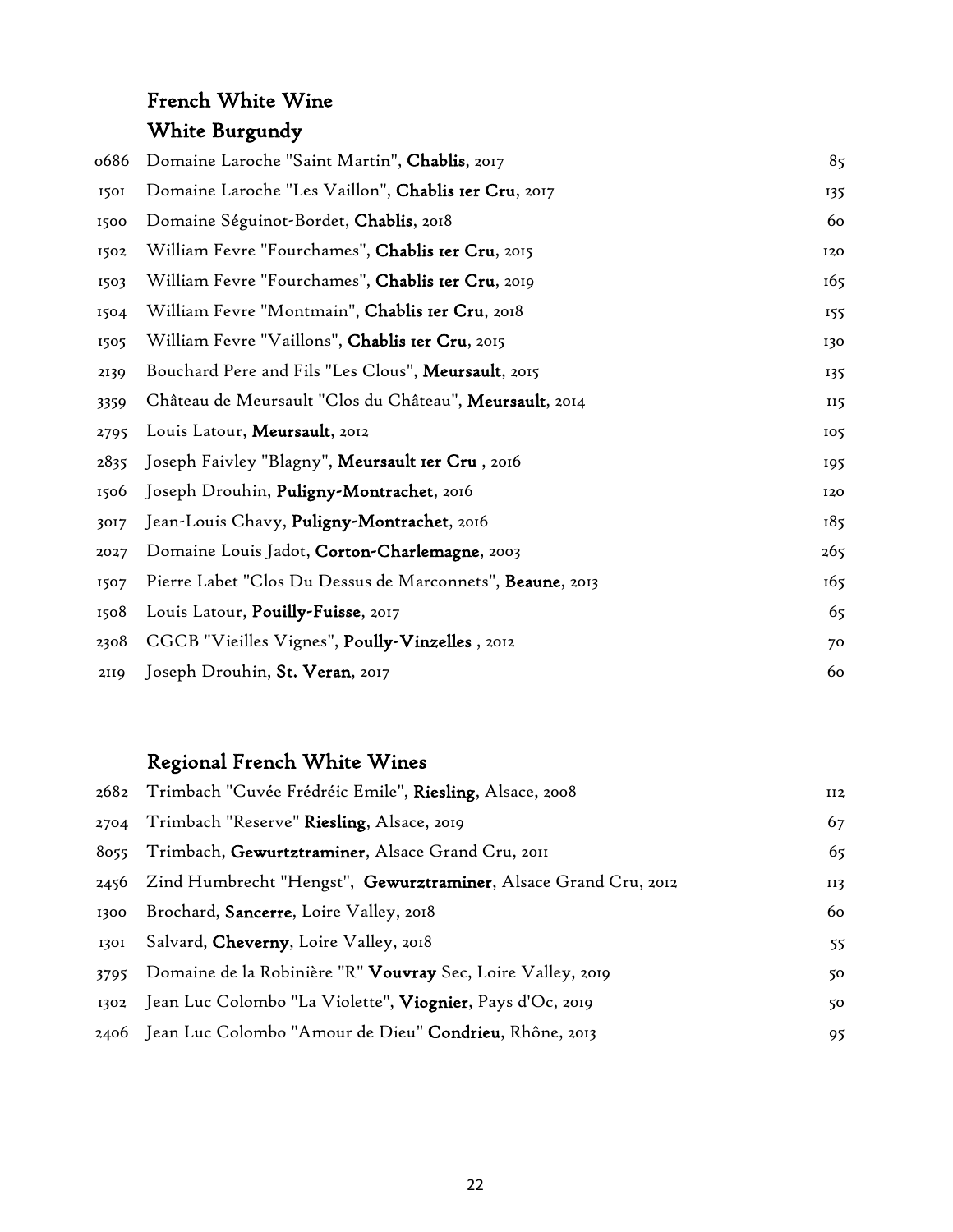#### Old World White Wine

| 1303 | Gaja Langhe "Rossj Bass", Langhe, Piedmont, IT, 2017                 | 275 |
|------|----------------------------------------------------------------------|-----|
| 0599 | Pieropan "Calvarino", Soave, Veneto, IT, 2019                        | 75  |
|      | 20116 Jermann, Pinot Grigio, Fruili, IT, 2020                        | 65  |
| 1398 | San Pietro, Pinot Grigio, Alto Adige, IT, 2019                       | 40  |
| 1306 | Teifenbrunner, Pinot Grigio, Vigneti delle Dolomiti, IT, 2018        | 45  |
| 2365 | Nikolaihof "Hefeabzug", Grüner Veltliner, Wachau, AT, 2015           | 63  |
| 0709 | Soverribas "La Viña del Mochuelo" Albarino, Rias Baixas, SP, 2014    | 78  |
| 1308 | Donnhoff, Riesling, Nahe, 2020                                       | 60  |
| 1307 | Karl Erbes, "Urziger Würzgarten", Riesling Auslese, Mosel, DE, 2014  | 75  |
| 1309 | Robert Weil "Tradition", Riesling, Kabinett, Rheingau, DE, 2017      | 55  |
| 3788 | Von Winning "Deidesheimer Paradiesgarten", Riesling, DE, 2019        | 81  |
| 3175 | Von Winning "Forster Kirchenstück" Riesling Trocken, Pflaz, DE, 2016 | 218 |

#### Rosé

|      | 1201 Big Table Farm "Laughing Pig", Willamette Valley, OR, 2018        | 50. |
|------|------------------------------------------------------------------------|-----|
|      | 1202 Matthiasson, CA, 2017                                             | 55. |
| 1203 | Onward "Hawkeye Ranch", Redwood Valley, CA, 2016                       |     |
|      | 1204 Silverado "Borrero Vineyard" Sangiovese, Napa Valley, CA, 2020    | 60  |
|      | 1205 Château D'Esclans "Whispering Angel", Côtes du Provence, CA, 2020 | 60  |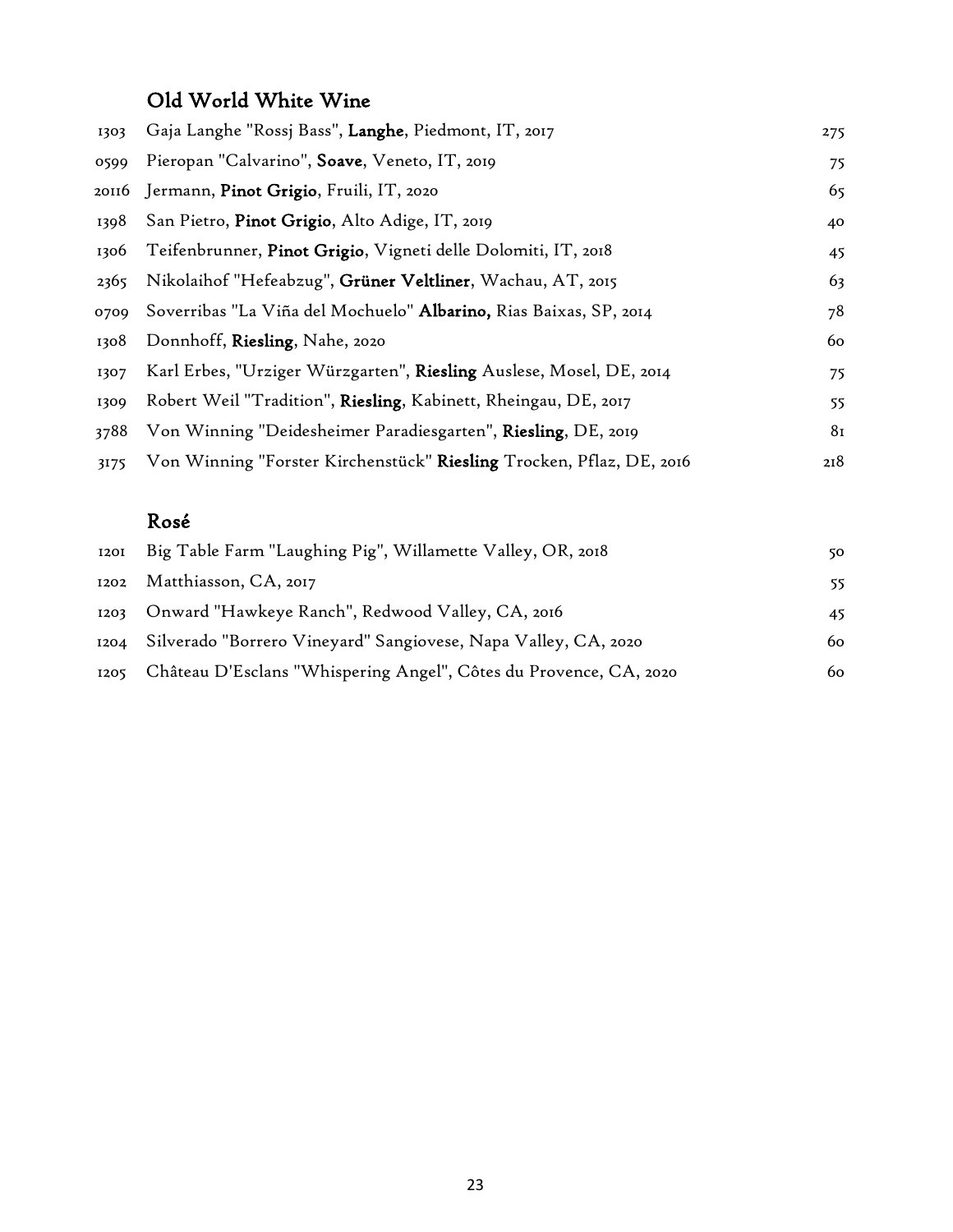#### Champagne

| 0089 | Billecart Salmon "Blanc de Blancs" Grand Cru Brut, Mareuil-Sur-Aÿ, NV |               | 180             |
|------|-----------------------------------------------------------------------|---------------|-----------------|
| 2334 | Billecart Salmon "Reserve" Brut, Mareuil-Sur-Aÿ, NV                   |               | II <sub>5</sub> |
| 0090 | Billecart Salmon "Sous Bois" Brut, Mareuil-Sur-Aÿ, NV                 |               | 170             |
| 0009 | Bollinger "James Bond" Brut, Aÿ, 2011                                 |               | 445             |
| 0020 | Bollinger "R.D." Extra Brut, Aÿ, 2004                                 | 98pts         | 550             |
| 0095 | Jacquart "Mosaïque" Brut, Reims, NV                                   |               | 90              |
| 3378 | Charles Heidsieck "Reserve" Brut, Reims, NV                           |               | 95              |
| 1000 | Drappier "Brut Nature" Extra Brut, Urville, NV                        |               | 130             |
| 0590 | Drappier "Carte d'Or" Brut, Urville, NV                               |               | 95              |
| 0075 | Drappier "Grande Sendrée" Brut, Urville, 2008                         |               | 190             |
| 0098 | Drappier "Grande Sendrée" Brut Rosé, Urville, 2010                    |               | 225             |
| 0017 | G.H. Mumm "Grande Cordon" Brut, Reims, NV                             |               | 160             |
| OII7 | Gosset "Grande Reserve" Brut, Aÿ, NV                                  |               | 120             |
| II33 | Krug "Grand Cuvée-168th Edition" Brut, Reims, NV                      |               | 395             |
| 3137 | Leclerc Briant "Reserve" Brut, Epernay, NV                            |               | IIO             |
| 0057 | Louis Roederer "Burt Premier", Reims, NV                              |               | 105             |
| 0103 | Louis Roederer "Cristal" Brut, Reims, 2008                            | <b>roopts</b> | 550             |
| 0056 | Louis Roederer "Cristal" Brut Rosé, Reims, 2006                       |               | 800             |
| 1005 | Moet & Chandon "Imperial" Brut, Epernay, NV                           |               | 95              |
| 0088 | Moet & Chandon "Dom Perignon P2" Brut, Epernay, 2002                  | 99pts         | 760             |
| 1099 | Nicolas Feuillatte Brut, Chouilly, NV                                 |               | 85              |
| 0016 | Nicolas Feuillatte "Palmes d'Or" Brut, Chouilly, 2002                 |               | $\overline{a}$  |
| 2198 | Taittinger "Comtes de Champagne" Brut, 2006                           |               | 330             |
| 1018 | Veuve Clicquot "Yellow Label" Brut, Reims, NV                         |               | 130             |
| 0044 | Veuve Clicquot "La Grand Dame" Brut, 2008                             |               | 333             |
|      |                                                                       |               |                 |

#### Grower Champagne

| 0116 Gonet Medeville "Blanc de Noirs", NV                  | 135        |
|------------------------------------------------------------|------------|
| 0032 Larmandier-Bernier "Latitude" Brut, NV                | <b>120</b> |
| 0033 Larmandier-Bernier "Longitude" Brut, NV               | <b>IIO</b> |
| 0139 Paul Clouet "Millesime" Brut, 2007                    | 170        |
| 0147 Villmart & Co. "Cuvée Grand Cellier" Brut 1er Cru, NV | 148        |
| 0083 Waris-Hubert "Blanc de Noirs" Brut, NV                | 118        |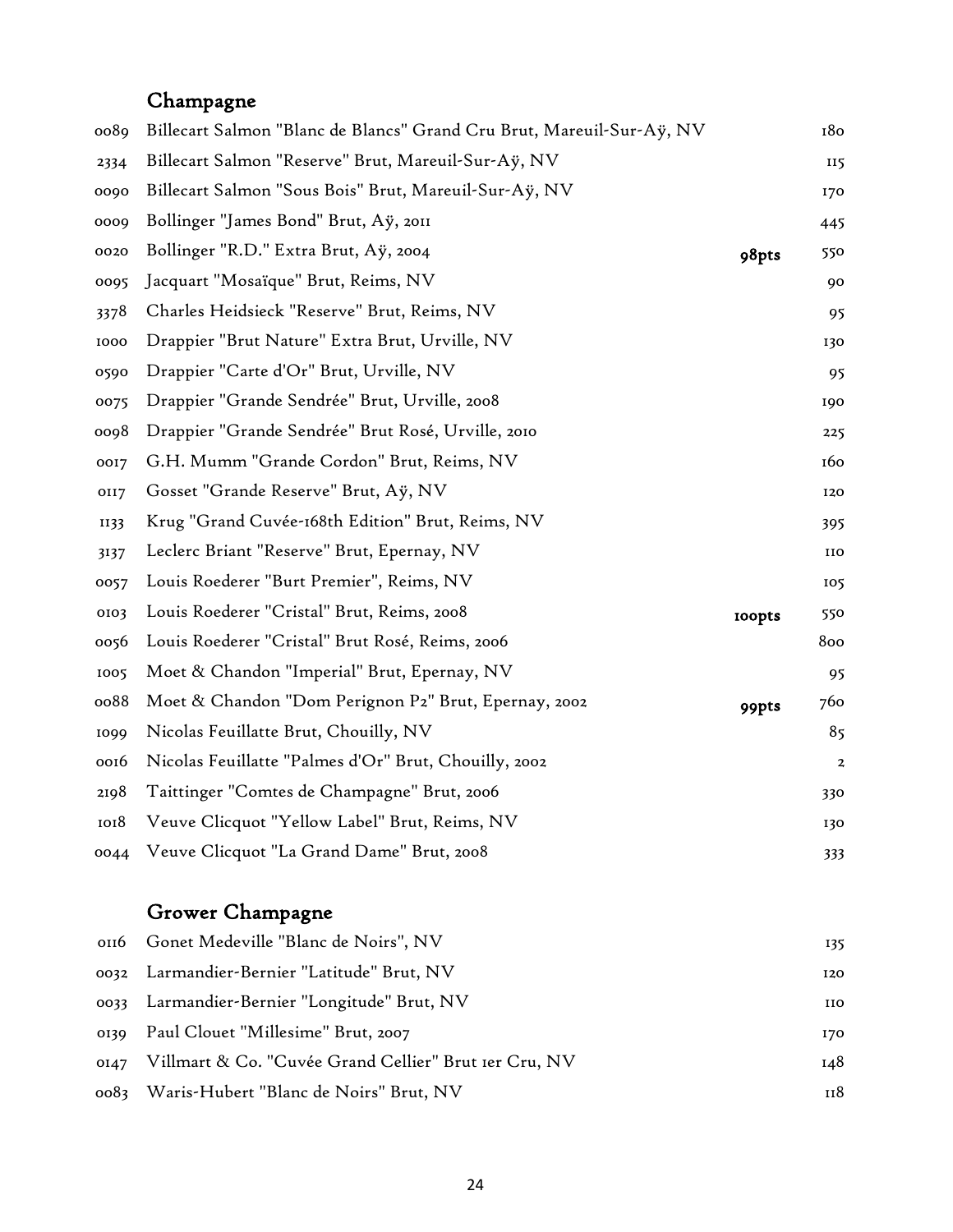## Sparkling Wine

| <b>II50</b> | Angels & Cowboys Brut Rosé, CA, NV                                    | 65             |
|-------------|-----------------------------------------------------------------------|----------------|
| 1458        | Domaine Carneros Brut, Carneros, CA, 2015                             | 64             |
| 1462        | Domaine Carneros "Cuvée de la Pompadour" Brut Rosé, Carneros, CA, NV  | 7 <sup>2</sup> |
| <b>1199</b> | Domaine Chandon, Napa Valley, CA, NV                                  | 70             |
| 1197        | Folktale "The Diver" Brut Rosé, CA, NV                                | 50             |
| 3310        | Frank Family Vineyards "Blanc de Blancs", Napa Valley, CA, 2013       | II3            |
| <b>II25</b> | La Crema Brut Rosé, Russian River Valley, CA, NV                      | 107            |
| 0466        | Municipal Winemakers "Fizz" Sparkling Shiraz, Santa Barbara, CA, 2013 | 78             |
| 0091        | Schramsberg "Blanc de Blancs", Calistoga, CA, 2016                    | 70             |
| 2823        | Schramsberg "Mirabelle", North Coast, CA, NV                          | 58             |
| <b>II3I</b> | J. Schram by Schramsberg, Calistoga, CA, 2010                         | 147            |
| 0043        | Sea Smoke "Sea Spray", Sta. Rita Hills, CA, 2012                      | 168            |
| 3695        | Argyle Brut, Willamette Valley, OR, 2015                              | 60             |
| II96        | Planet Oregon Rosé, OR, 2020                                          | 50             |
| 0221        | Roco Winery "Rollin Michael Soles" Brut, Willamette Valley, OR, NV    | 130            |
| II26        | Mollydooker "Girl on the Go" Sparkling Verdehlo, South Australia, NV  | 56             |
| 2560        | Mollydooker "Miss Molly" Sparkling Shiraz, South Australia, 2016      | 56             |
| 3218        | Marie-Pierre Crémant de Borgogne Brut, Burgundy, FR, NV               | 48             |
| II24        | Pierre Sparr Crémant de Alsace Brut Rosé, Alsace, FR, NV              | 50             |
| <b>1198</b> | Bisol "Jeio", Prosecco, Italy, NV                                     | 50             |
| II27        | Fizz 56, Piedmont Brachetto Dolce, Piedmont, IT, NV                   | 45             |
| II28        | Malabaila "Pas Dosé" Spumante, Canle, IT, NV                          | 48             |
| <b>II29</b> | Balfour "1503 Hush" Brut Rosé, Kent, UK, NV                           | 85             |
| 0918        | Sektkellerei, Fitz Riesling Sekt Extra Trocken, Pflaz, DE, NV         | 48             |
| 2293        | Kiralyudavar "Tokaji Pezsgõ Henye" Brut, Tokaji, HU, 2009             | 68             |